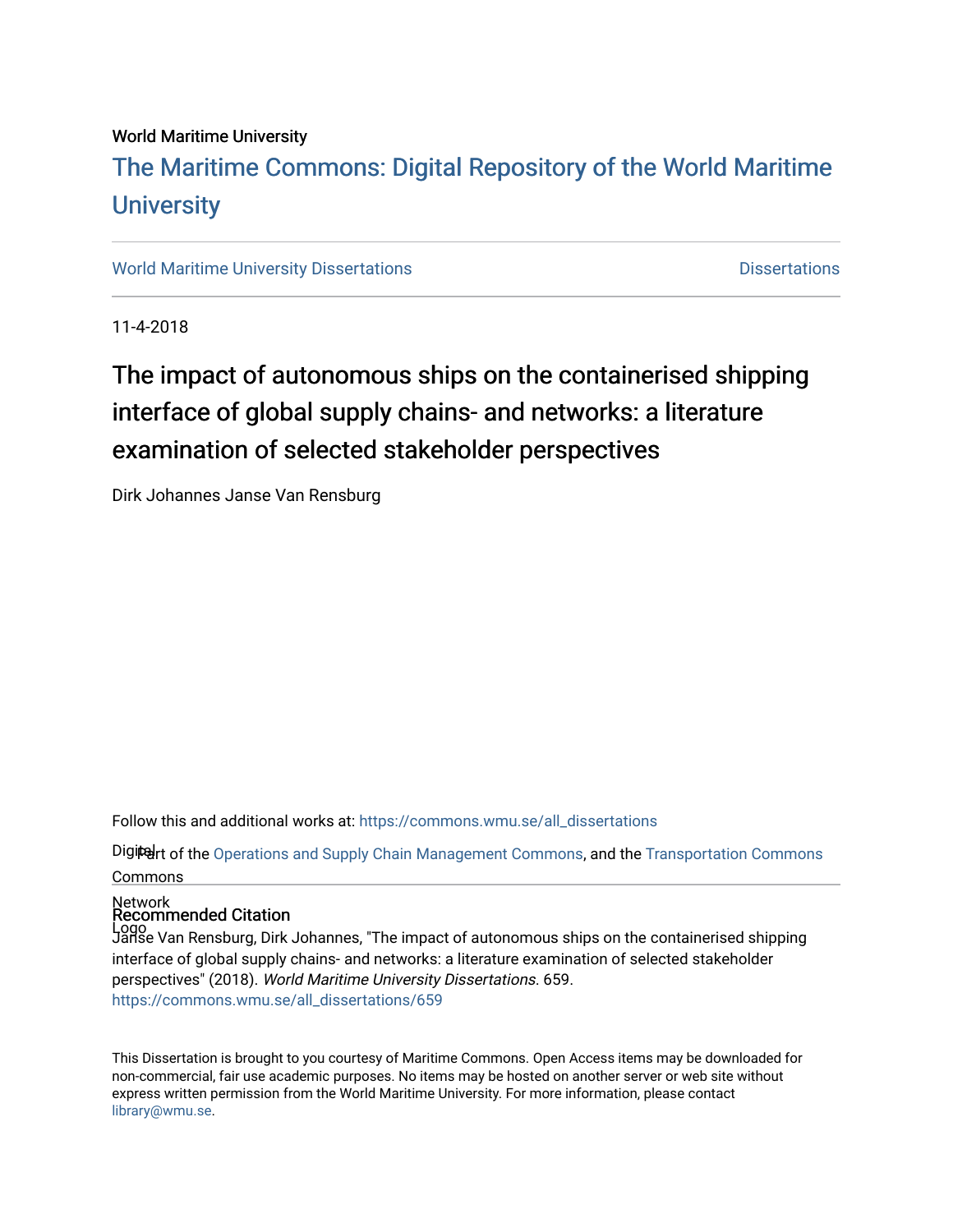## **WORLD MARITIME UNIVERSITY**

Malmö, Sweden

# **THE IMPACT OF AUTONOMOUS SHIPS ON THE CONTAINERISED SHIPPING INTERFACE OF GLOBAL SUPPLY CHAINS- AND NETWORKS**

A literature examination of selected stakeholder perspectives

By

#### **DIRK JOHANNES JANSE VAN RENSBURG** South Africa

A dissertation submitted to the World Maritime University in partial Fulfilment of the requirements for the award of the degree of

#### **MASTER OF SCIENCE**

#### **In**

#### **MARITIME AFFAIRS**

#### **(SHIPPING MANAGEMENT AND LOGISTICS)**

2018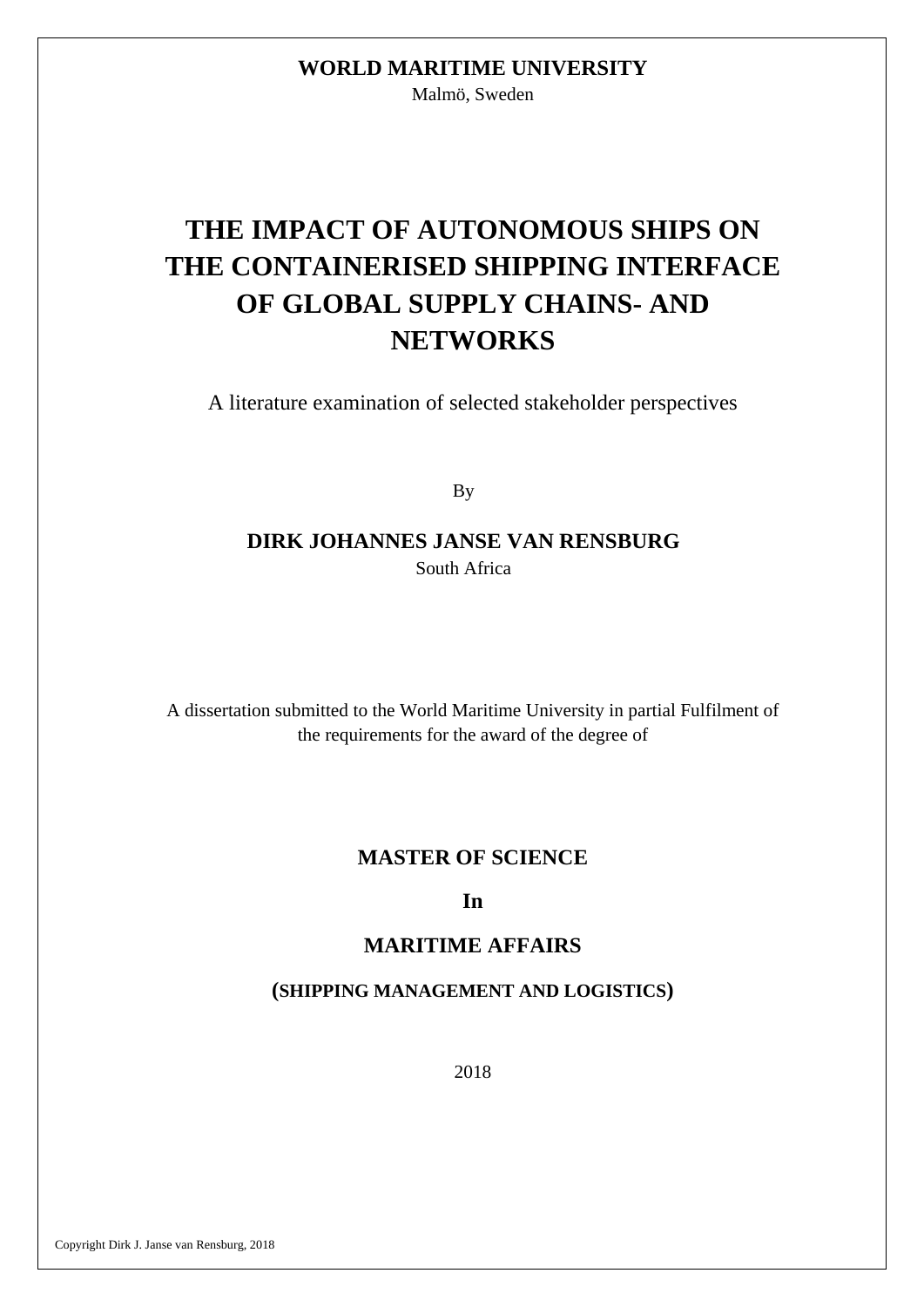# **Declaration**

<span id="page-2-0"></span>I certify that all the materials in this dissertation that is not my own work has been identified, and that no material is included for which a degree has previously been conferred on me.

The contents of this dissertation reflect my own personal views, and are not necessarily endorsed by the University.

(Signature):

Oudenstru

(Date): 18 September 2018

Supervised by: Prof G. Theocharidis

Supervisor's affiliation: SML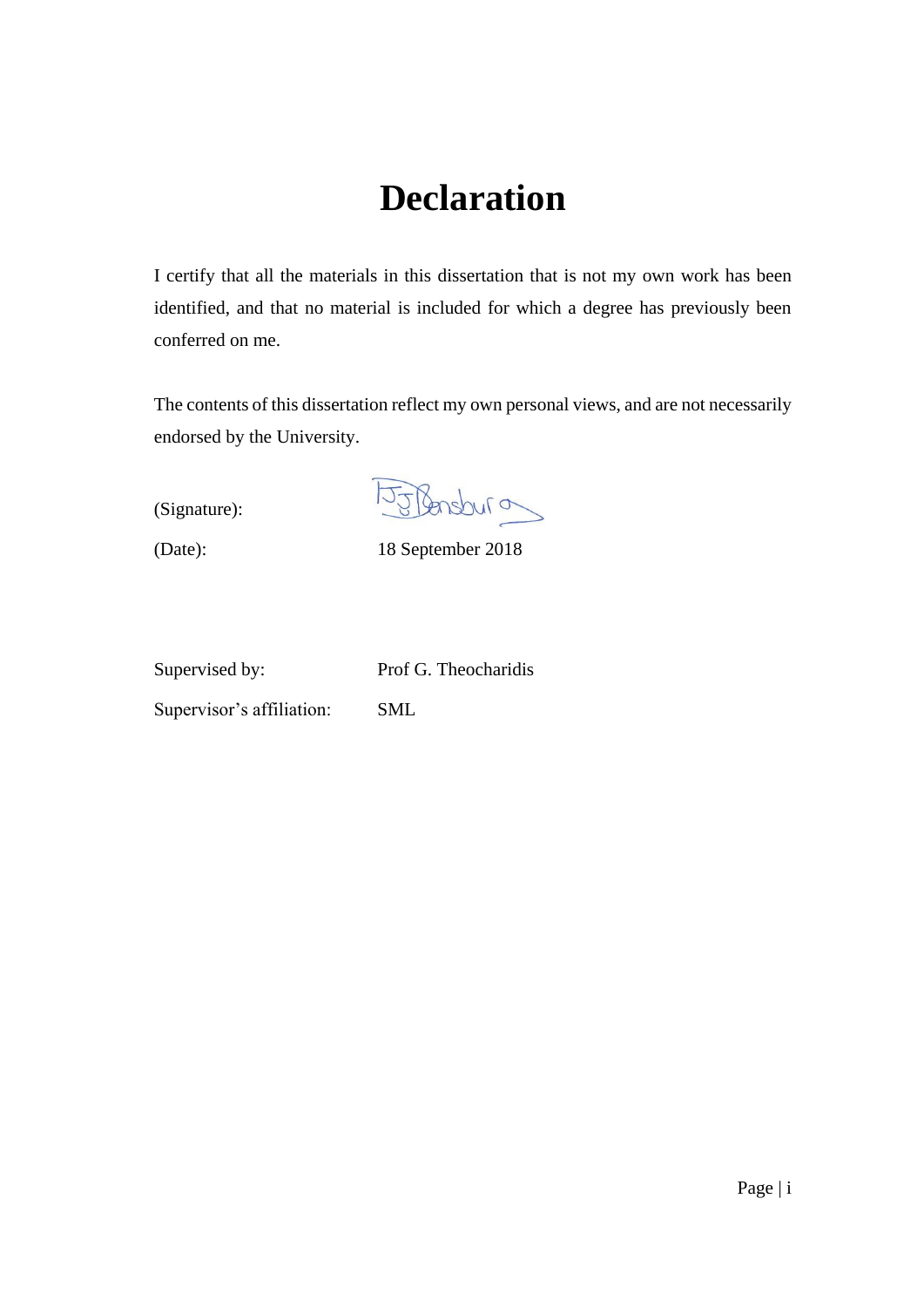# **Acknowledgements**

<span id="page-3-0"></span>To my Family. You are the reason that I am.

To my WMU Professors. You are the reason that I know more and thirst for more.

To my friends, classmates, and countrymen. You are the reason that I want to make a difference in our world.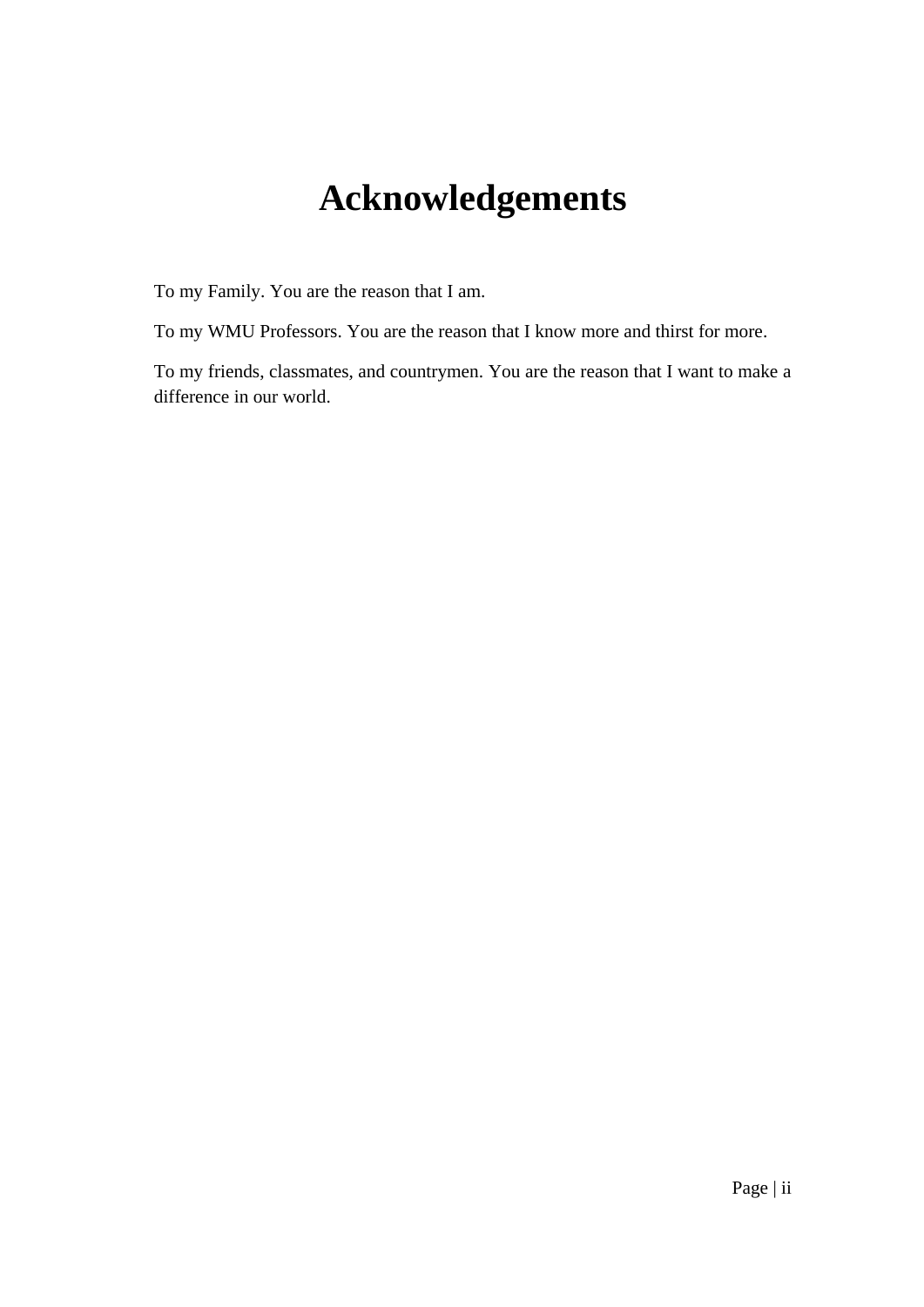# **Abstract**

<span id="page-4-0"></span>Title of Dissertation: **The Impact of Autonomous Ships on the Containerised Shipping Interface of Global Supply Chains- and Networks: A Literature Examination of Selected Stakeholder Perspectives**

Degree: **Master of Science**

This dissertation is a theory orientated research project, investigating selected perspectives of the various major stakeholders in the containerised shipping related component of global supply chains and networks, both on the up- and downstream sides, as well as nodal-adjacent in the case of networks, on the potential impact of cargo carrying autonomous ships.

Due to time and access constraints the study is limited to a literature based examination of key perspectives of trade and economics in relation to the technological innovation presented by autonomous ships. The various stakeholders' viewpoints were identified and studied through literature based theory. These perspectives of trade and economics were investigated under the key points of Supply Chains and Networks, Value Chains, Containerised Shipping in Global Supply Chains and Networks, Performance Measurement, Technological Innovation, Industrial Internet of Things, Artificial Intelligence, Risk and Security and finally regulation. A critical analysis is given from the focal point of autonomous ships as a disruptive technology to containerised trade supply chains- and networks.

Recommendations are made on how the stakeholders may apply the identified perspectives to better collaborate, connect and ultimately stay competitive in the face of the possible disruptive technology presented by autonomous ships.

**KEYWORDS:** Technological Innovation, Maritime Autonomous Surface Ships, Global Supply Chains, Supply Networks, Logistics Management, Industry Performance Indicators, Containerised Trade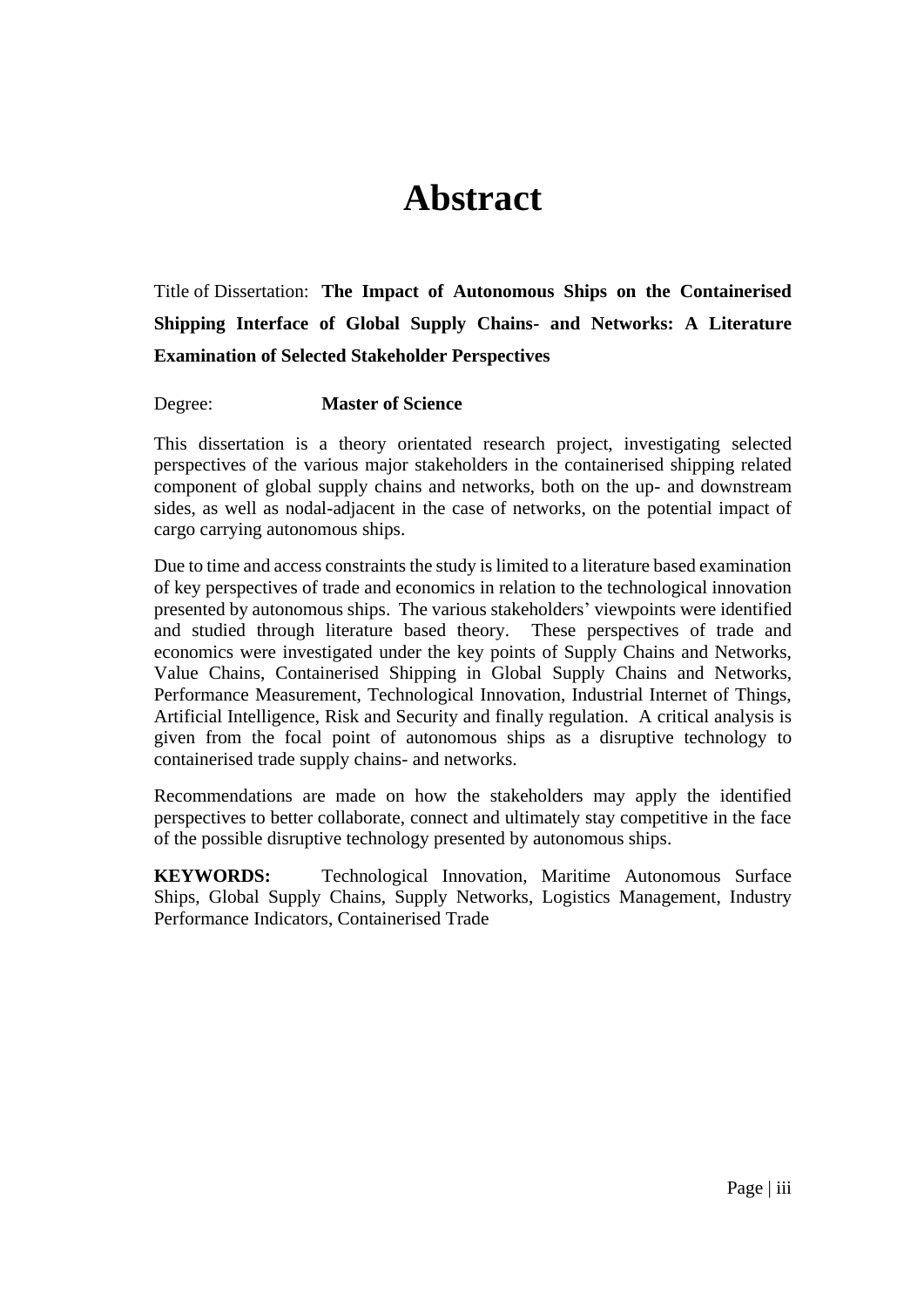# **Table of Contents**

| 3.3. Containerised Shipping in Global Supply Chains- and Networks 16 |
|----------------------------------------------------------------------|
|                                                                      |
|                                                                      |
|                                                                      |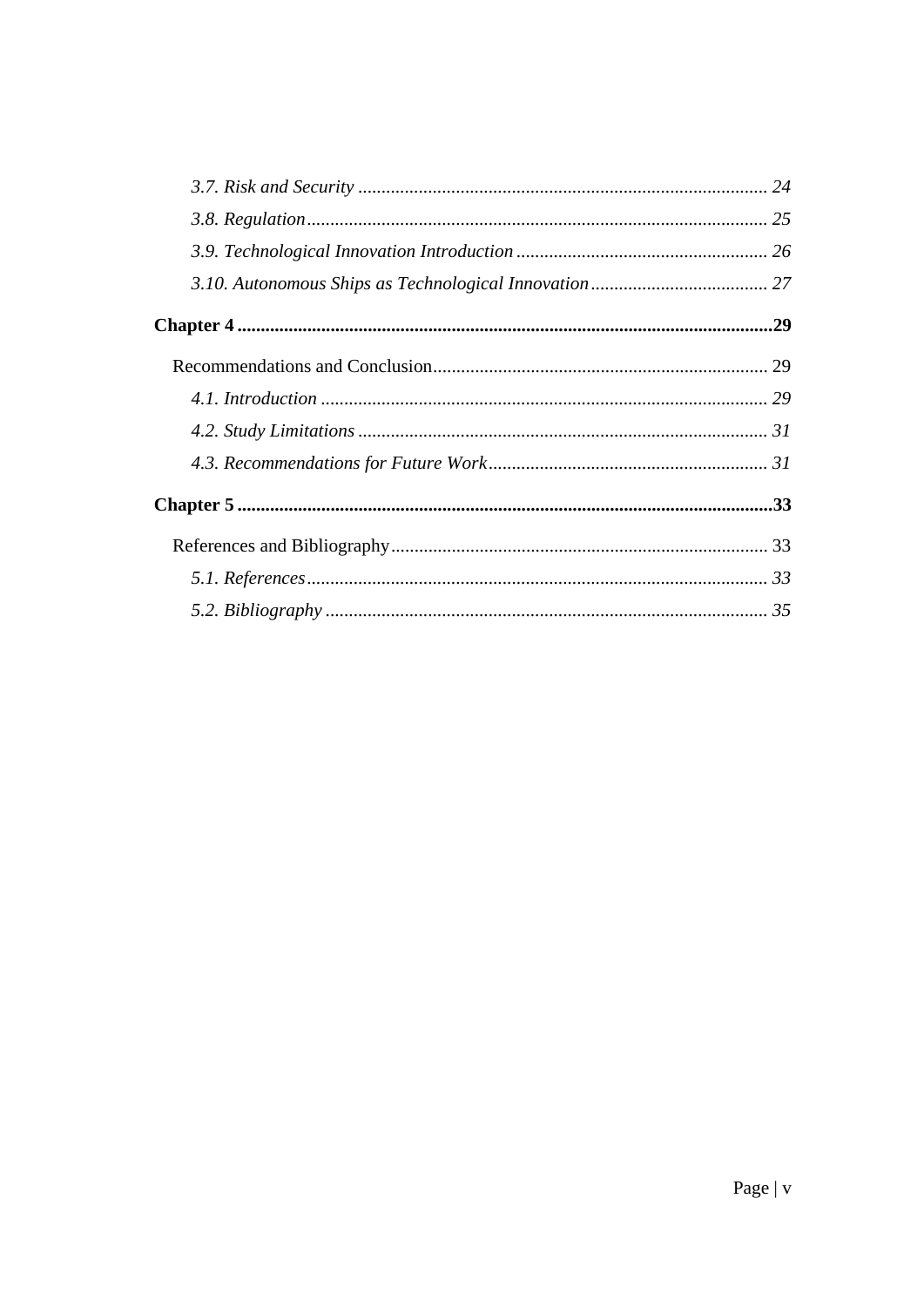# <span id="page-7-0"></span>**List of Figures**

| Figure 1: Generic Value Chain (Porter, 1985)                                     | 15 |
|----------------------------------------------------------------------------------|----|
| Figure 2: Porter's Five Forces Model of Industry Competition (adapted from Rice, |    |
| <b>2010</b>                                                                      | 25 |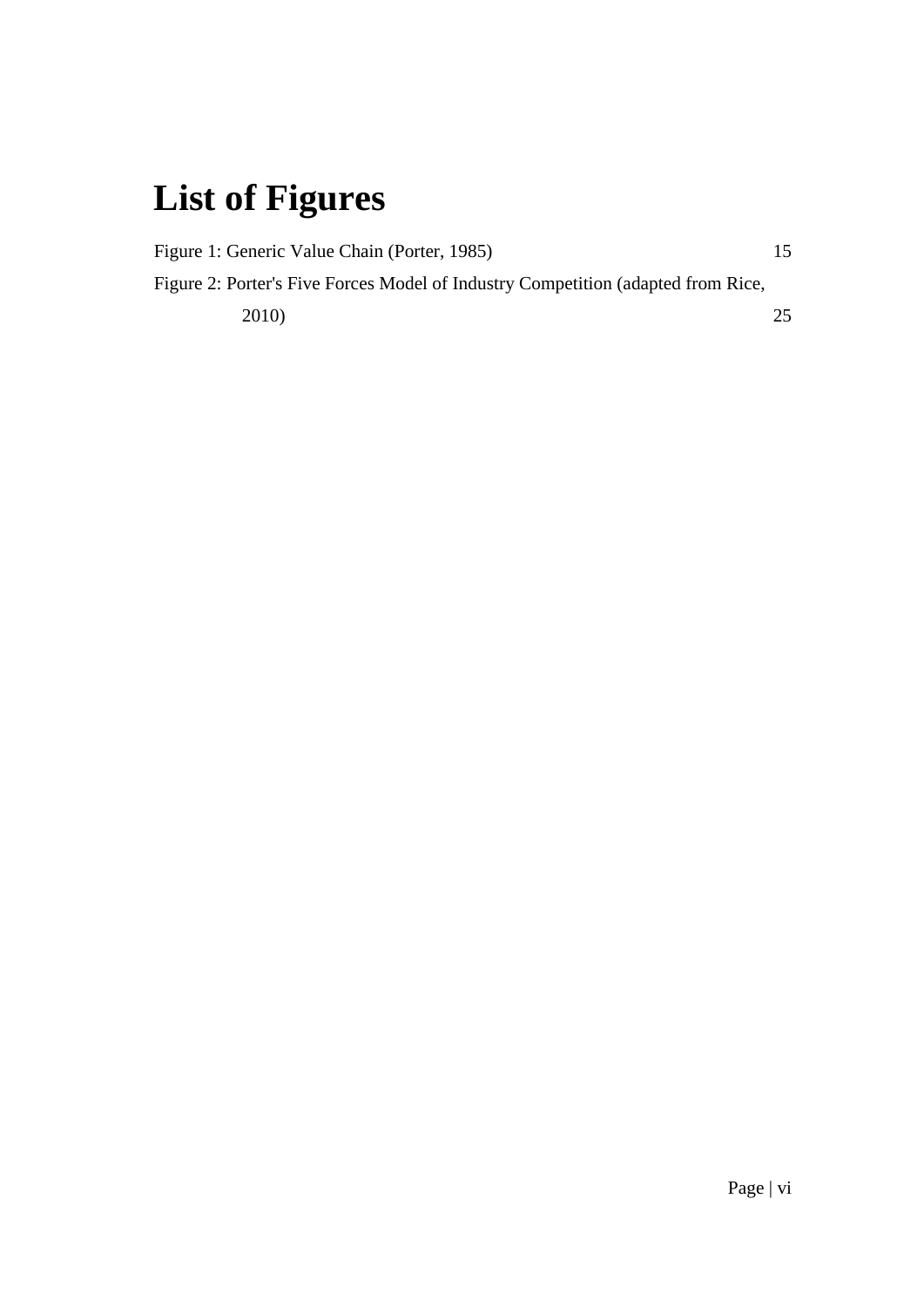# <span id="page-8-0"></span>**List of Abbreviations**

| 3PL           | <b>Third Party Logistics Providers</b>             |
|---------------|----------------------------------------------------|
| 4PL           | <b>Fourth Party Logistics Providers</b>            |
| ET            | <b>Enabling Trade report</b>                       |
| <b>GDB</b>    | Global Doing Business report                       |
| <b>GSCNs</b>  | <b>Global Supply Chains- and Networks</b>          |
| <b>IoT</b>    | Internet of Things                                 |
| <b>IIoT</b>   | <b>Industrial Internet of Things</b>               |
| <b>ILO</b>    | <b>International Labour Organization</b>           |
| <b>IMO</b>    | <b>International Maritime Organization</b>         |
| <b>LPI</b>    | Logistics Performance Index                        |
| <b>MASS</b>   | Maritime Autonomous Surface Ships                  |
| <b>NVOC</b>   | <b>Non Vessel Operating Carrier</b>                |
| <b>NVOCC</b>  | Non Vessel Operating Common Carrier                |
| <b>SWOT</b>   | Strength, Weakness, Opportunity, Threat analysis   |
| <b>UNCTAD</b> | United Nations Conference on Trade and Development |
| <b>UAV</b>    | <b>Unmanned Aerial Vehicle</b>                     |
| <b>UUV</b>    | <b>Unmanned Underwater Vehicle</b>                 |
| <b>WMU</b>    | <b>World Maritime University</b>                   |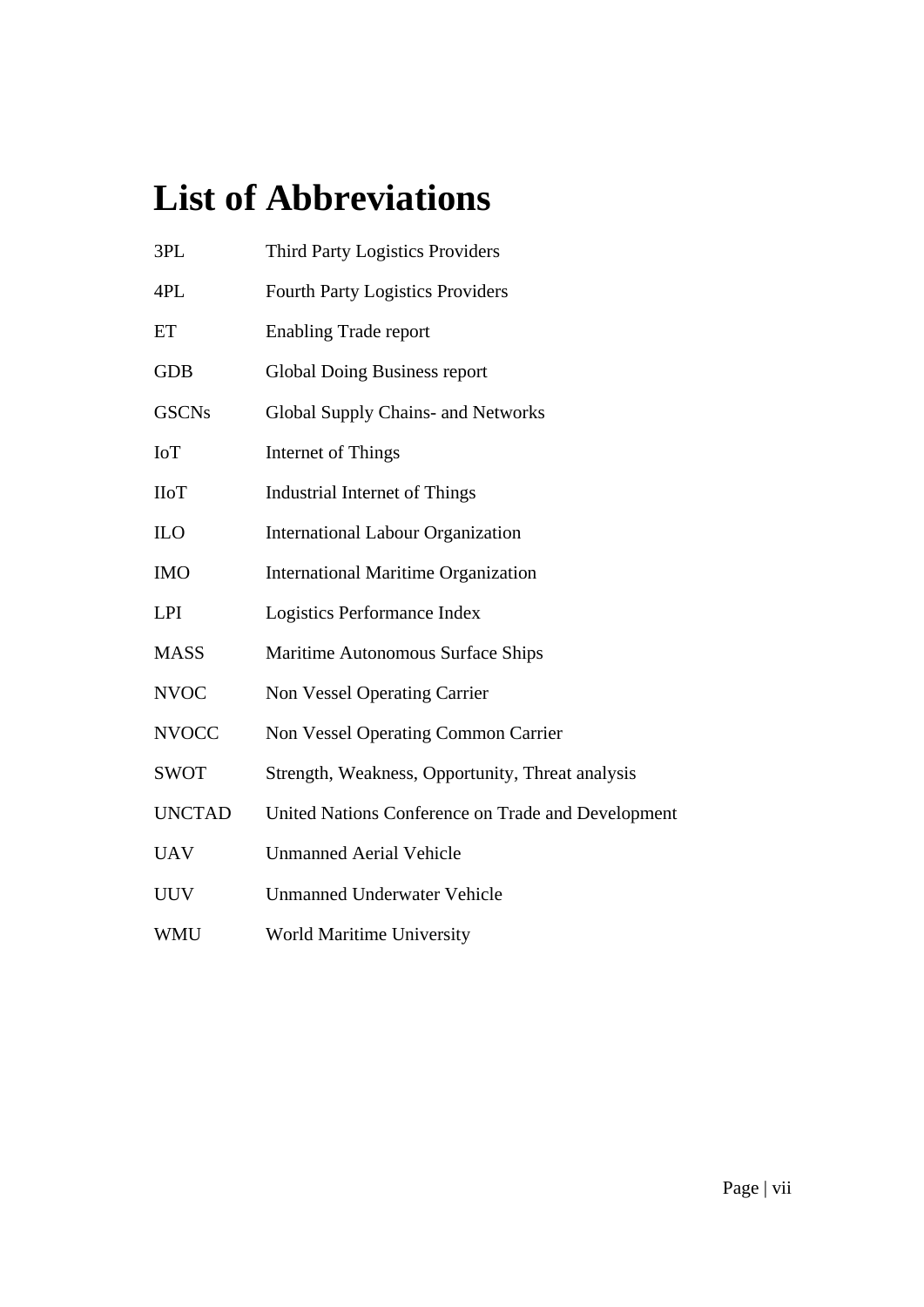# <span id="page-9-1"></span><span id="page-9-0"></span>**Chapter 1 Introduction**

The one with many strategic factors in his favour wins, the one with few strategic factors in his favour loses – how much the more so for the one with no strategic factors in his favour. Observing the matter in this way, I can see who will win and who will lose.

-Sun Tzu, *The Art of War*

#### <span id="page-9-2"></span>**1.1. Background**

An often quoted statistic in the maritime world is that approximately 90% of all world trade, by volume, is transported by ships as world seaborne trade, totalling 10.3 billion tonnes of cargo in 2016 (United Nations Conference on Trade and Development, 2017). International trade and transport are inescapably linked, as trade cannot take place without transport, leading to the deduction that changes in transport will influence (and be influenced by) changes in international trade (Pavlović & Radoš, 2016). This trade related resultant demand, often also called derived demand characteristic of maritime transport illustrates the important role it plays in global prosperity.

It further also puts into perspective the importance of the role shipping plays in the global supply chains utilised for trade and industry. As a link in a bigger supply chain system however, the Shipping Industry and its direct stakeholders must keep itself informed of and react to, if not pre-empt, changes that could effect that supply chain, whether it be local, regional or global.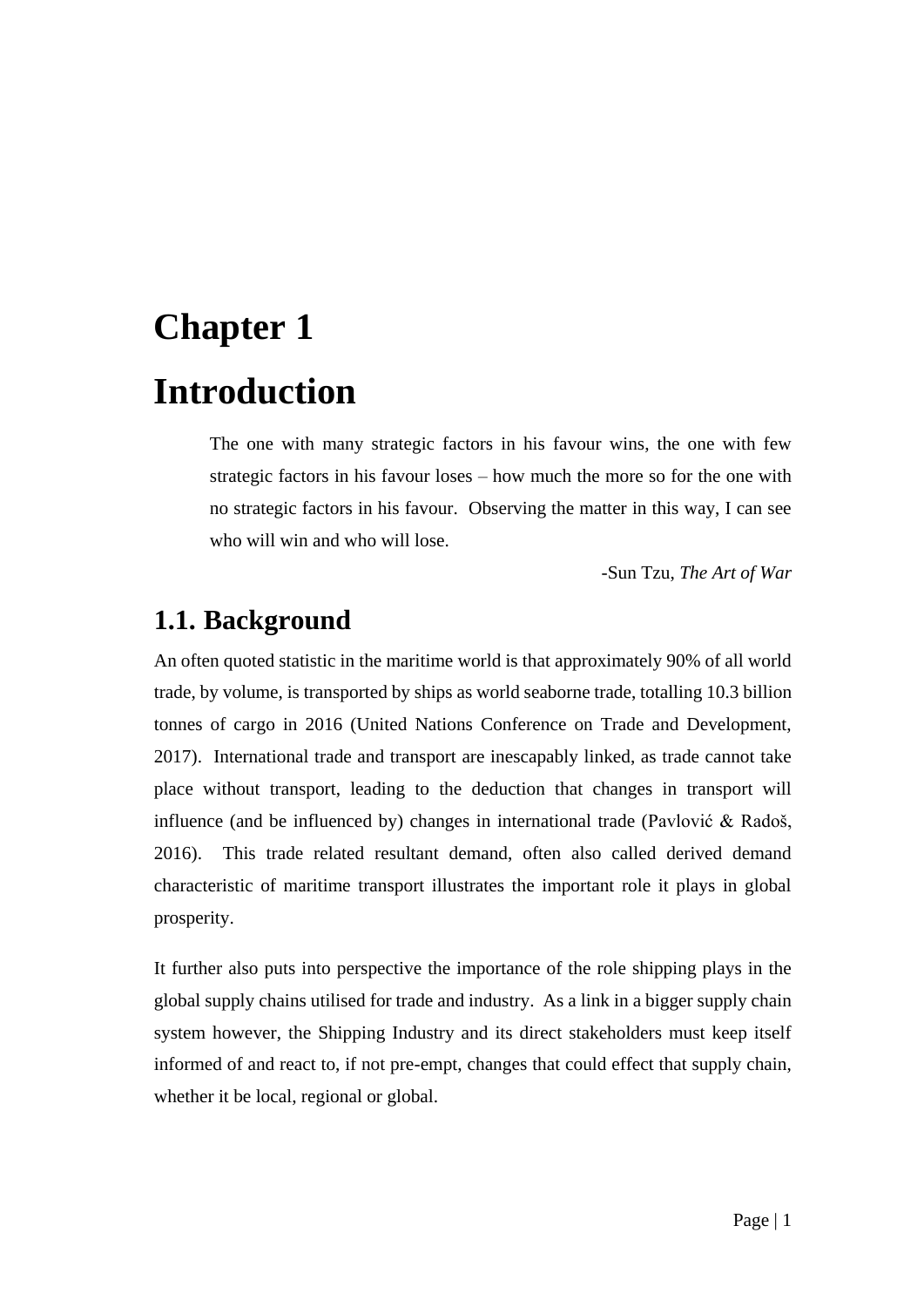Branch (2007, p.401) predicted that international distribution networks will become ever increasingly integrated over the next decades, with multi-modalism playing a significant part in this process. The efficiency of this integration plays a decisive part in scale and market penetration businesses can aim for. Notably he stressed that technology plays a major part in the continued expansion and multi-modal networks, and that the expansion itself is a major facilitator for world trade development. This implies that a strong understanding of the potential impact of new technologies could lead to competitively advantageous strategies for the Stakeholders is these distribution networks that first understand and embrace it.

Many new technologies abound in an ever- and fast changing consumer driven global market place. Terms like Industry 4.0, Internet of Things (IoT), Big Data and Digitalisation are used, but the impact is often not fully understood, nor can it be, as the changes it brings about are often revolutionary and without previous examples.

In order to better understand the changes, and to exploit potentials or mitigate risks that it may pose to the industries and stakeholders affected, research is needed on nature of these technological developments (answering the what, where, when, and how of the changes that will occur).

This paper specifically focuses on investigating the impact autonomous ships will have on the Shipping Interface of larger, global, supply chains- and networks, looked at from the perspective of the current direct stakeholders of the containerised Shipping Interface; in other words, those in the "shipping-link" of the chain, and of those directly "linked" to it, both on the supply and demand side.

#### <span id="page-10-0"></span>**1.2. Problem Identification**

Wijnolst and Wergeland (2009, p.425) note that, although innovation can be an objective in itself, it is more usually started due to competitive forces in the business environment. Innovation is thus tied to changes in the competitive environment. Little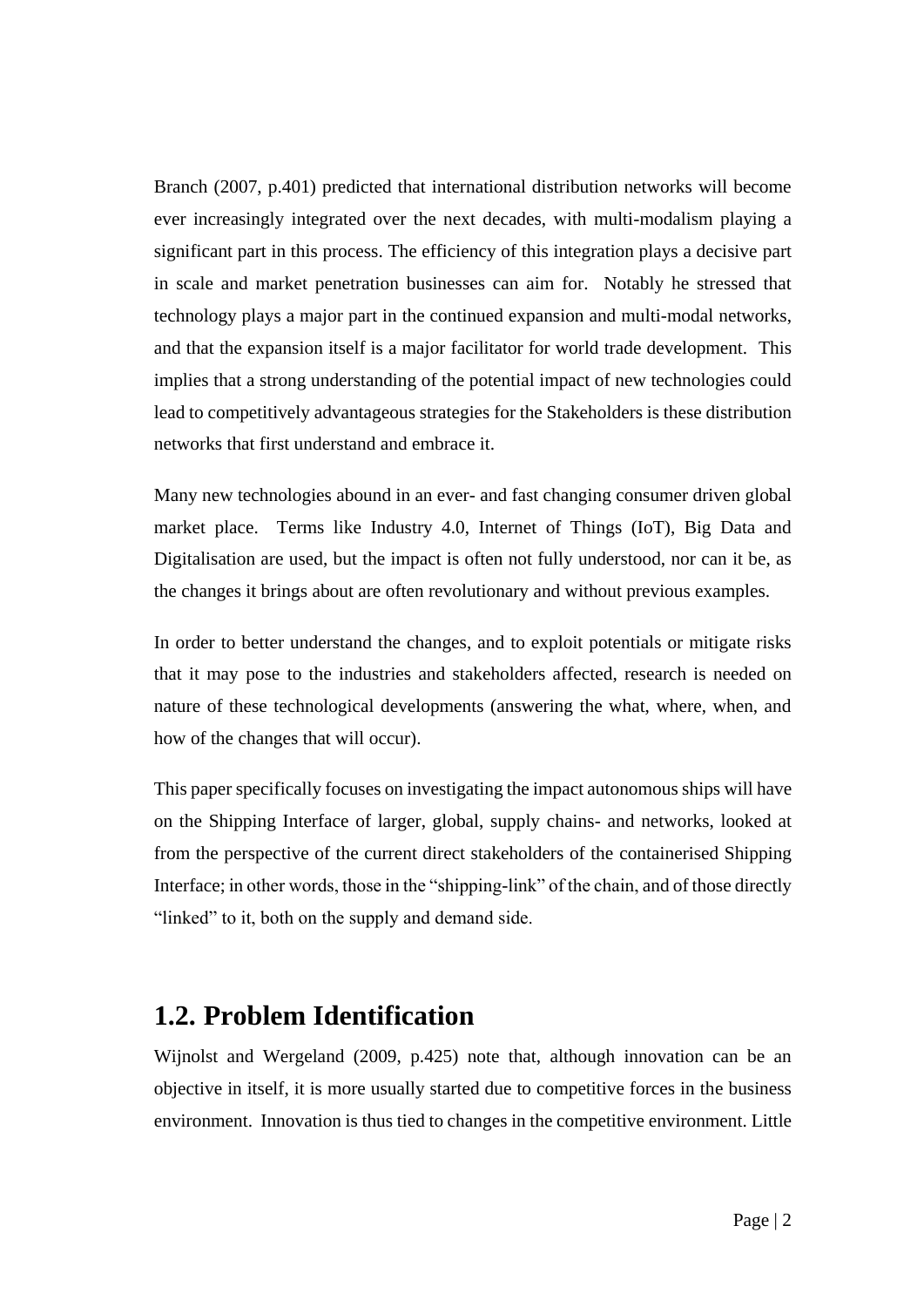is currently know about the impact that the technological innovation of autonomous ships will have on the shipping as a link within a larger supply chain, and hence also of the impact on the Shipping Industry that that relies on the supply chain. In order to better prepare all stakeholders and assist with informed decision making, further research in this field is needed.

The most important factor to be determined for each stakeholder possibly affected by Autonomous Ships is whether it will solve any problems, leading to a competitive edge. Typical questions that might come to mind for different stakeholders include: Will it make trade easier? Will it lower costs? Will it reduce environmental impact? Will it assist with easing sovereignty control challenges? Will it enable better safety of life at sea? In short, how would Autonomous Ships influence the competitive environment? In order to begin answering these questions, it is necessary to identify key performance measurements, the importance of which must hold true across industries and stakeholders involved in the supply chain, and or supply network.

Currently there is also little substantial literature regarding the effect autonomous shipping will have on the adjacent links of the Shipping Interface. Obtaining quantitative data for comparison is also a challenge, as the Shipping Interface (and the current Shipping Industry that forms the majority of it) is very different from other industries where autonomous vehicles are involved, especially in terms of physical location, legislation and risks, making it difficult to apply comparative data.

What can be compared through literature theory is the way the changes impacted the industry in the past, the performance indicators of supply chains- and networks and relevant industries as well as how comparative technological advances have impacted supply chains- and networks. Past experience in for example the Information Technology (I.T.) and Package Delivery (last mile services) industries have shown that due to the speed and revolutionary characteristics of technological changes, it allows outside actors to enter competitively into industries previously held in monopolistic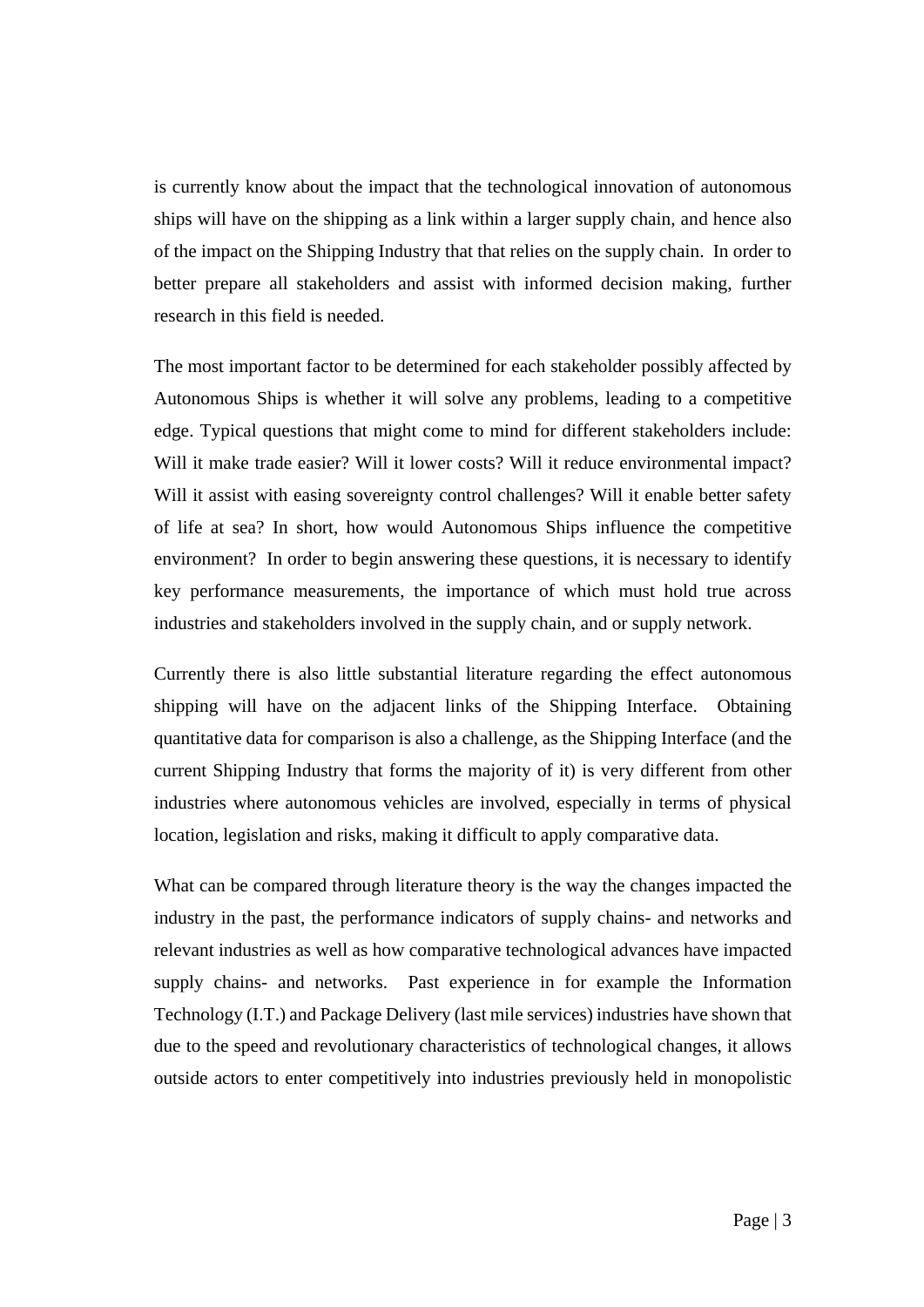ways by a handful of specialised actors, and for them to completely disrupt the set ways of the industry.

It could be deduced that this will also hold true for the Shipping Interface, and that especially Autonomous Ships could have a major long-term impact on the way business is conducted within the industries it affects. This deduction must be investigated. It could also potentially allow new actors, especially in the Developing World, to enter into this industry in new and unconventional ways. Furthermore, decision guides are also needed for government spending plans, especially in terms of infrastructure development required to meet the challenges by the changes in the Shipping Interface.

#### <span id="page-12-0"></span>**1.3. Research Objective**

#### **1.3.1. Aims and Objective of the Study**

Research is needed in this field in order to allow actors currently within the various industries to prepare for and place themselves strategically for the impact that Autonomous Shipping could have on the industry, and the industries are adjacent to it.

It is necessary to determine:

- The place autonomous ships will have in future supply chains- and networks.
- How those supply chains- and networks will be impacted.
- What are the necessary competitive factors driving autonomous ships.
- How can the above factors be exploited, or alternatively what risks to they represent.
- Action plan recommendations for stakeholders in terms of the above.

The focal point of this study is to determine the perceived impact of Autonomous Ships on the supply chain (and networks) in general, but also specifically on the current shipping industry and its main stakeholders. In order to achieve this, it is necessary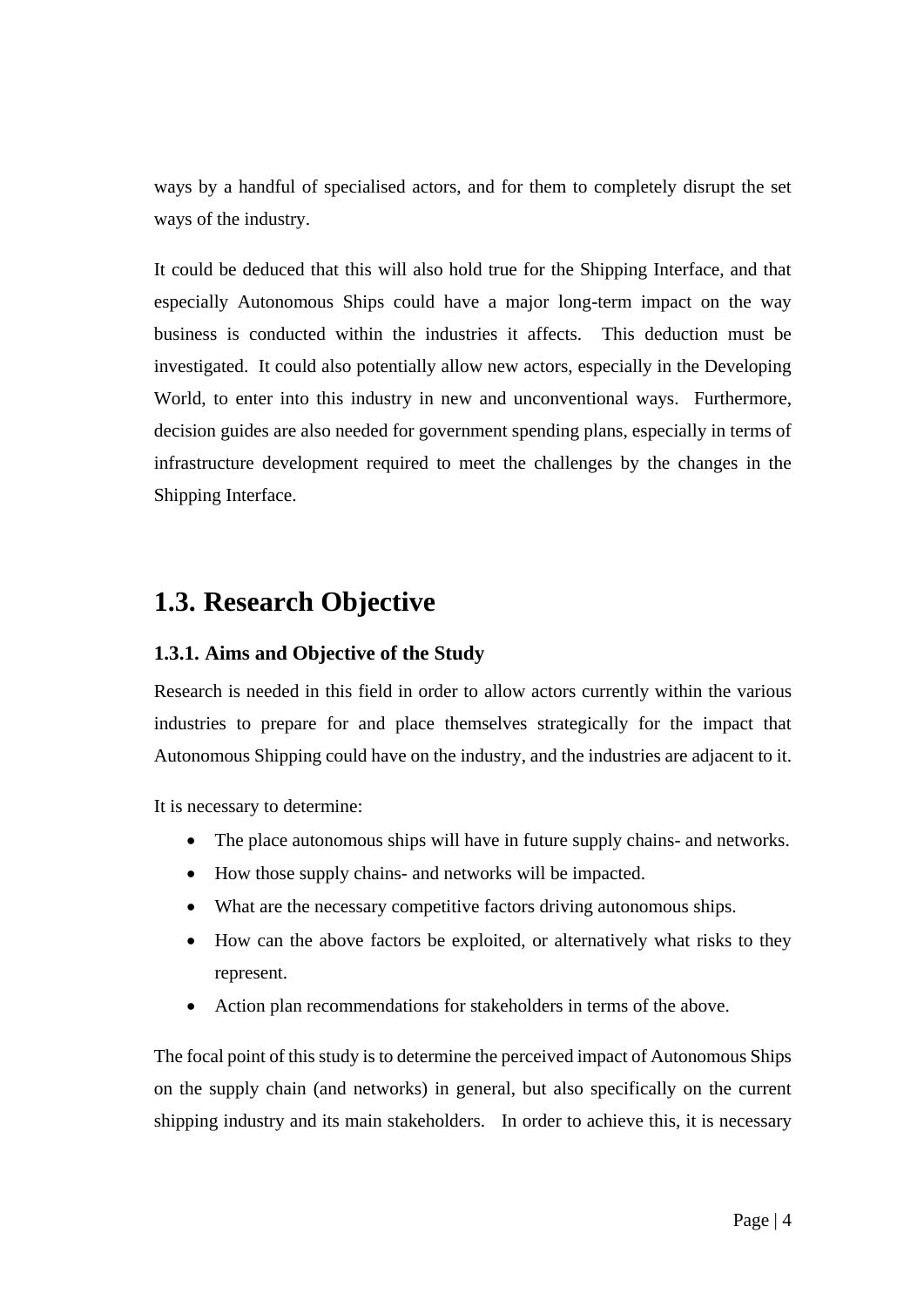to investigate the key perspectives of trade and economics in relation to the technological innovation presented by autonomous ships. The various stakeholders involved in GSCNs' viewpoints were identified and studied through literature based theory from the perspective of trade and economics under the headings of value chain, security, risk and regulation.

The aim is to lay a foundation for future research to allow more concrete and route specific strategies to be devised for specific stakeholders, such as Developing Countries that are interested in ensuring the correct infrastructure is put in place, and that the correct local industries are developed.

#### **1.3.2. Research Question**

The problem statement of the study is to investigate the expected impact of Autonomous Ships on the supply chain (and networks) specifically on the current containerised shipping industry and its main stakeholders.

The problem statement is investigated by answering various research questions, namely:

- What are the factors that will drive the further development of autonomous ships.
- What will be the place and role of shipping in future supply chains- and networks.
- What are the risks and opportunities that autonomous ships will represent.
- How may these risks and opportunities be respectively mitigated and exploited by both private industry as well as national, regional and international governing authorities.

## <span id="page-13-0"></span>**1.4. Scope of the Study**

The objectives of this study are focussed on autonomous container ships, and will not include other forms of shipping (such as crude oil, dry bulk, general cargo or other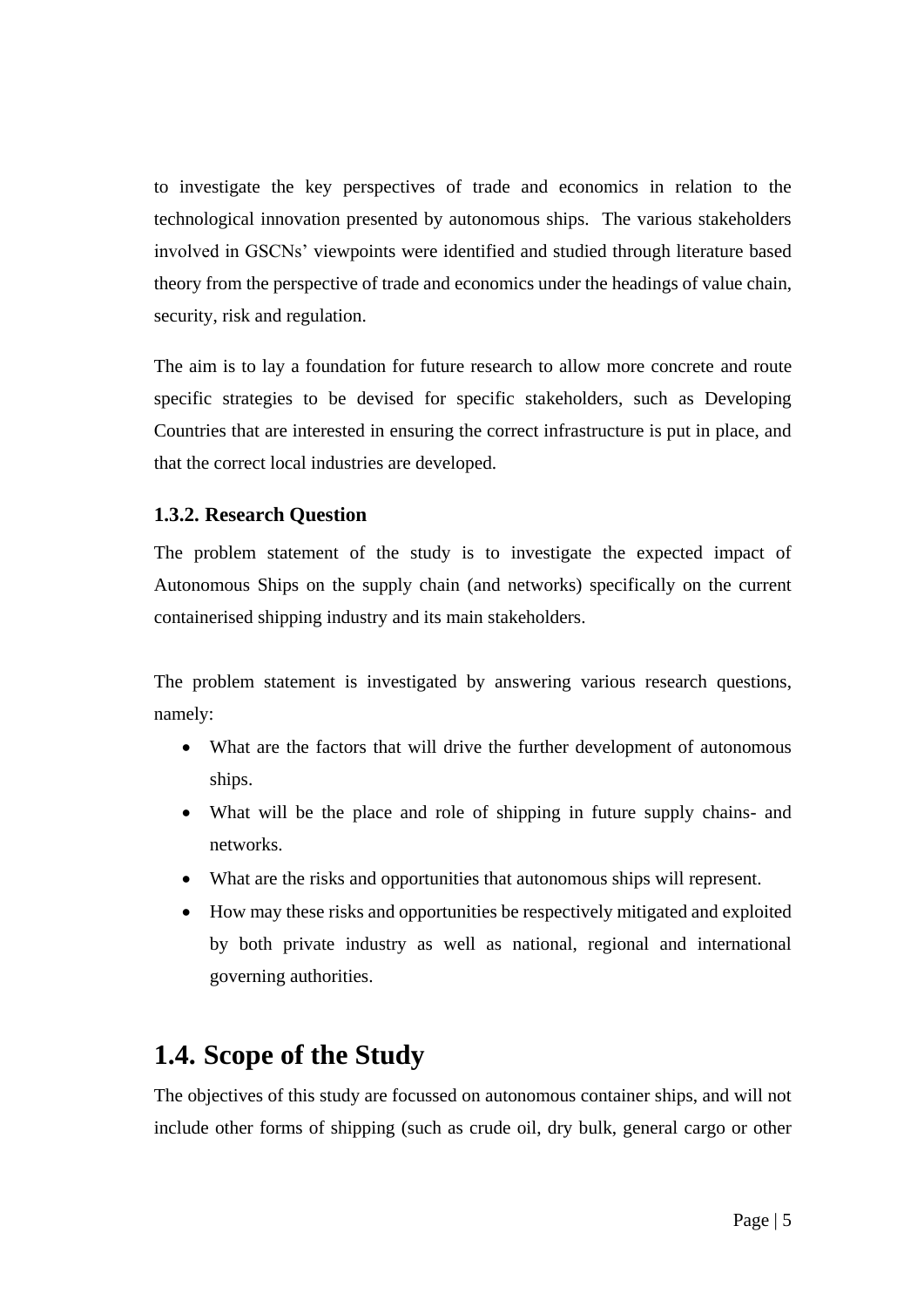grouping types, as defined by UNCTAD, 2017). Although there are many more perspectives, this study is limited to only the trade and economic perspectives of the shipping interface value chain, security, risk and relevant regulation as pertaining to the Containerised Shipping Industry. The research is conducted through a theory and literature based analysis only, with performance indicators of the above perspectives being identified and then prioritised through a Strength, Weakness, Opportunity, Threat (SWOT) analysis, and recommendations made based thereon.

#### <span id="page-14-0"></span>**1.5. Dissertation Structure**

The dissertation is organised into five chapters. Chapter 1 introduces the topic of autonomous ships in supply chains and networks, and gives insight into the problem being addressed through the research. This is used as the basis for the development of the research objective, and for defining the scope of the research.

Chapter 2 provides an overview and explanation of the Research Methodology followed, including the design of the research, an introduction to the qualitative approach followed and the subsequent analysis tactic applied. It also defines the limitations that the specific methodology followed imposes on the research.

In Chapter 3 the key topics involved in the analysis are defined and investigated through a literature based qualitative approach, with critical analysis on their expected respective roles in the effect of autonomous containerised ships. The topics that are dealt with are maritime related supply chains- and networks; value chain theory; containerised shipping in GSCNs; performance management theory; an overview of enabling technologies for automation from a ship point of view; an introduction to risk and security theory and finally regulation as it pertains to international containerised shipping.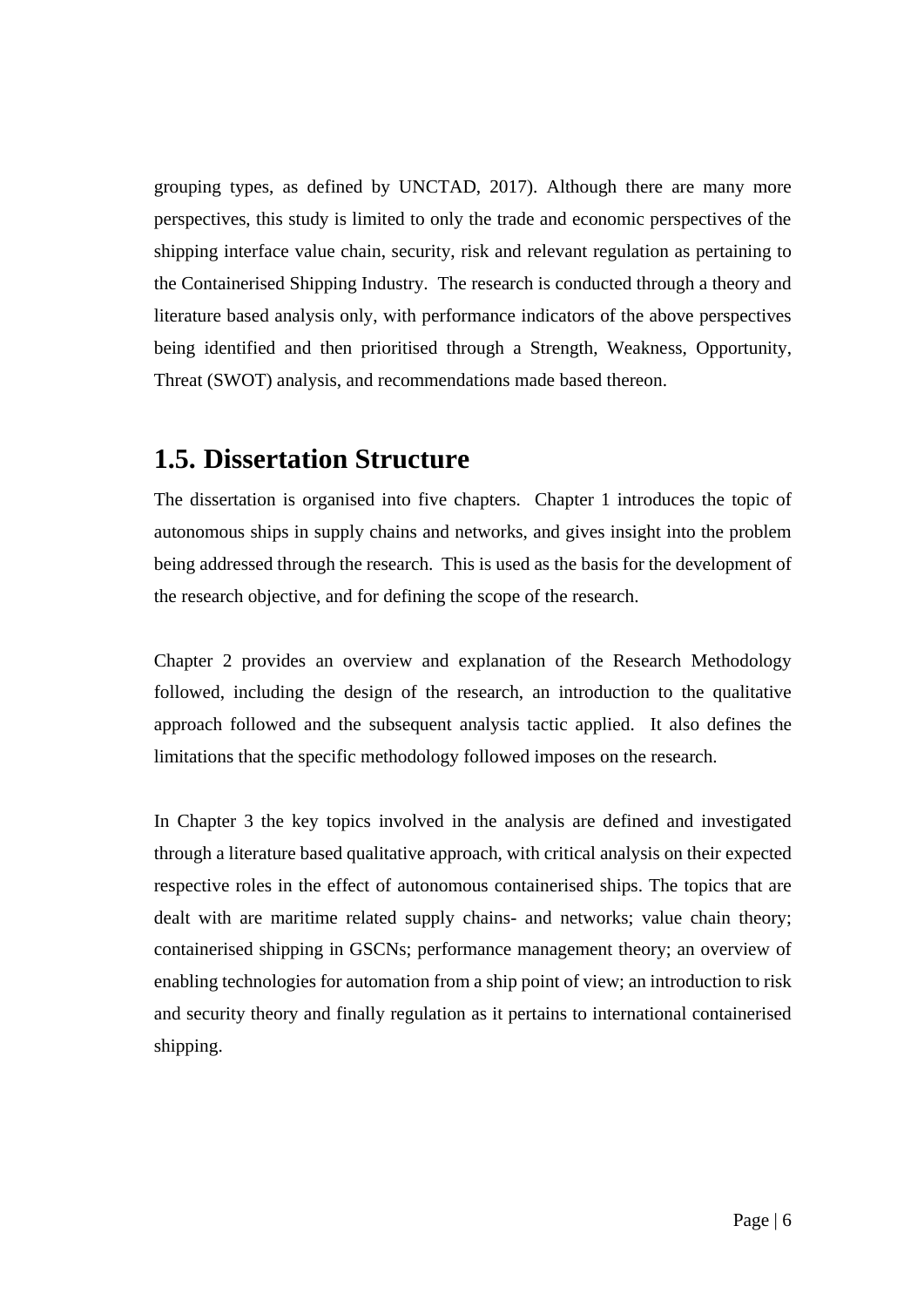Technological innovation as applied to autonomous ships is also investigated and discussed. Firstly technological innovation theory is explored, laying the foundation to be followed by a theoretical definition and classification of autonomous ships.

Chapter 4 provides the recommendations and conclusion of the study, as well as the limitations identified during the study. Through critical reflection recommendations on future work required as identified during the study is also provided in this section.

Chapter 5 contains the reference list and bibliography.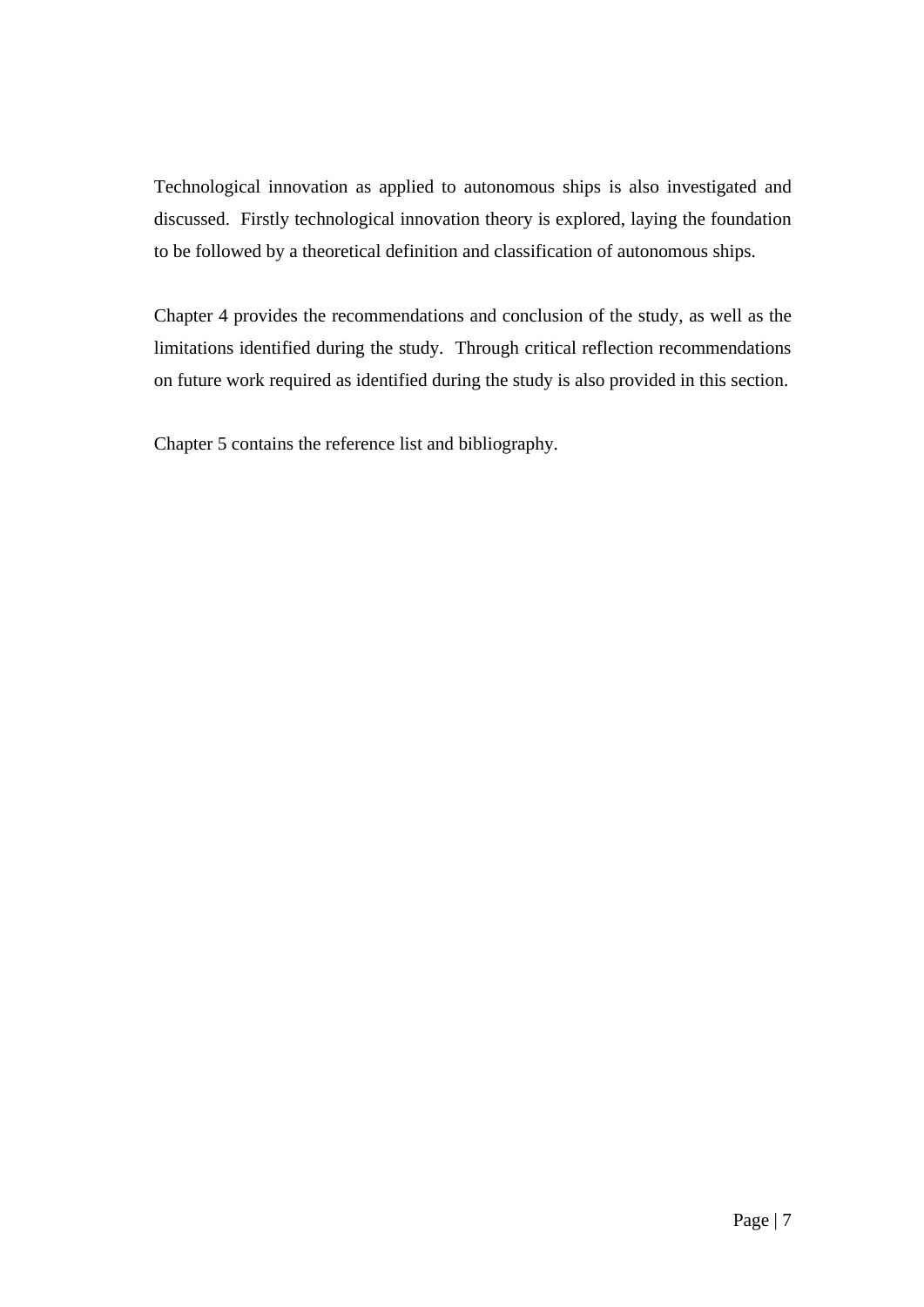# <span id="page-16-1"></span><span id="page-16-0"></span>**Chapter 2 Research Methodology**

## <span id="page-16-2"></span>**2.1. Introduction and Bibliographic Scoping**

This chapter provides a detailed description of the research methodology approach followed in the research, and the reasoning for its use. As a conclusion the limitations to the research is also given.

The research was carried out in a qualitative manner, as there is currently very little statistically significant quantitative data available on commercial autonomous shipping in general, and more so for its application in the containerised shipping industry.

For introductory scoping a bibliographic overview study was conducted on the material listed in the Bibliography. Because it is not discussed in depth, but did lead to the approach followed in the methodology, a short overview of it is given here:

In the past three years a number of talks have been held at TED Talk conventions regarding changes in the shipping industry, the impact of autonomous vehicles and especially on the legislative and legal aspects of the aforementioned. Various articles by people involved in the various industries have also been posted on these topics on quasi-credible websites such as Quora.com, where industry specialists can voice their opinions and be critiqued by peers. A number of industry-driven presentations were also reviewed. During the introductory overview study. This included material from companies and organisations such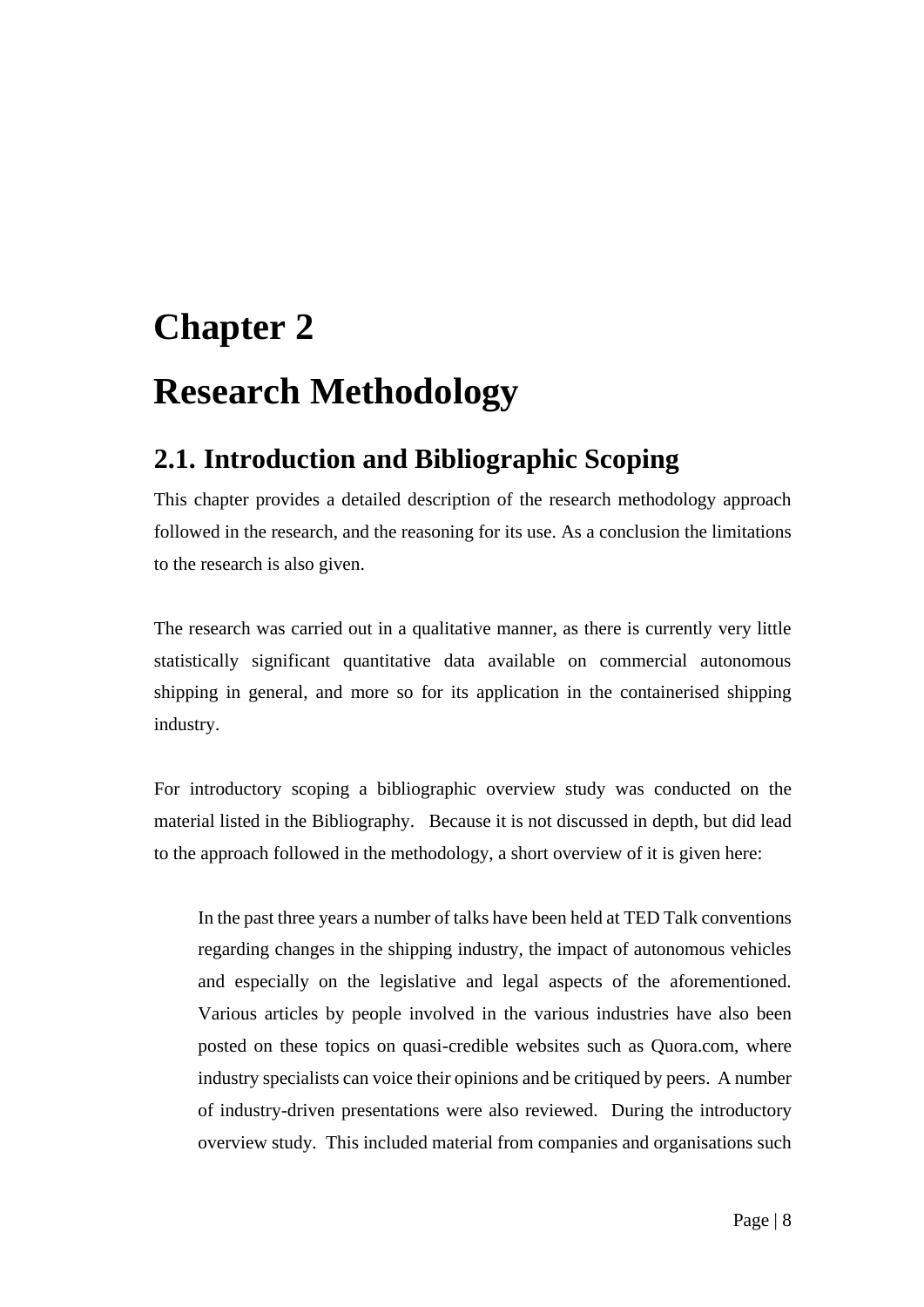as Rolls Royce, DARPA, CNH Industrial, Tesla, Hitachi Automotive America, Transport Evolved, Yara and Kongsberg.

From the above it emerged that there are various factors being considered as important and relevant to the discussion of commercial Autonomous Vehicles, and specifically also to Autonomous Ships. The application of autonomous vehicles are being considered, developed and in some cases already applied in various industries.

The identified stakeholders are:

- The Shipping Industry, including ports, vessel owners and operators, cargo owners and sailors;
- The Last Mile Delivery Industry, including associated warehousing and final customers;
- The Sovereign States and International Organisations involved in the environments that the supply chain and networks operate in;
- And the feeding industries that deliver containerised cargo to ports.
- Additionally alternative transport industries such as rail, cargo and air are also included as stakeholders, but not investigated in depth.

These stakeholders were identified according to the network interfaces of international seaborne containerised transport. Song and Panayides (2015, p.111) described the components of intermodal transport as collection, trunk line and distribution using standardised containers. The containers are is done via different networks and two or more changing transport modes. Their example of a intermodal transport system by sea, road and another mode was, for the sake of this study, simplified to three main cargo-related viewpoints, namely of

- everything up to but excluding the port,
- from port to port,
- and everything from exiting the port to final destination.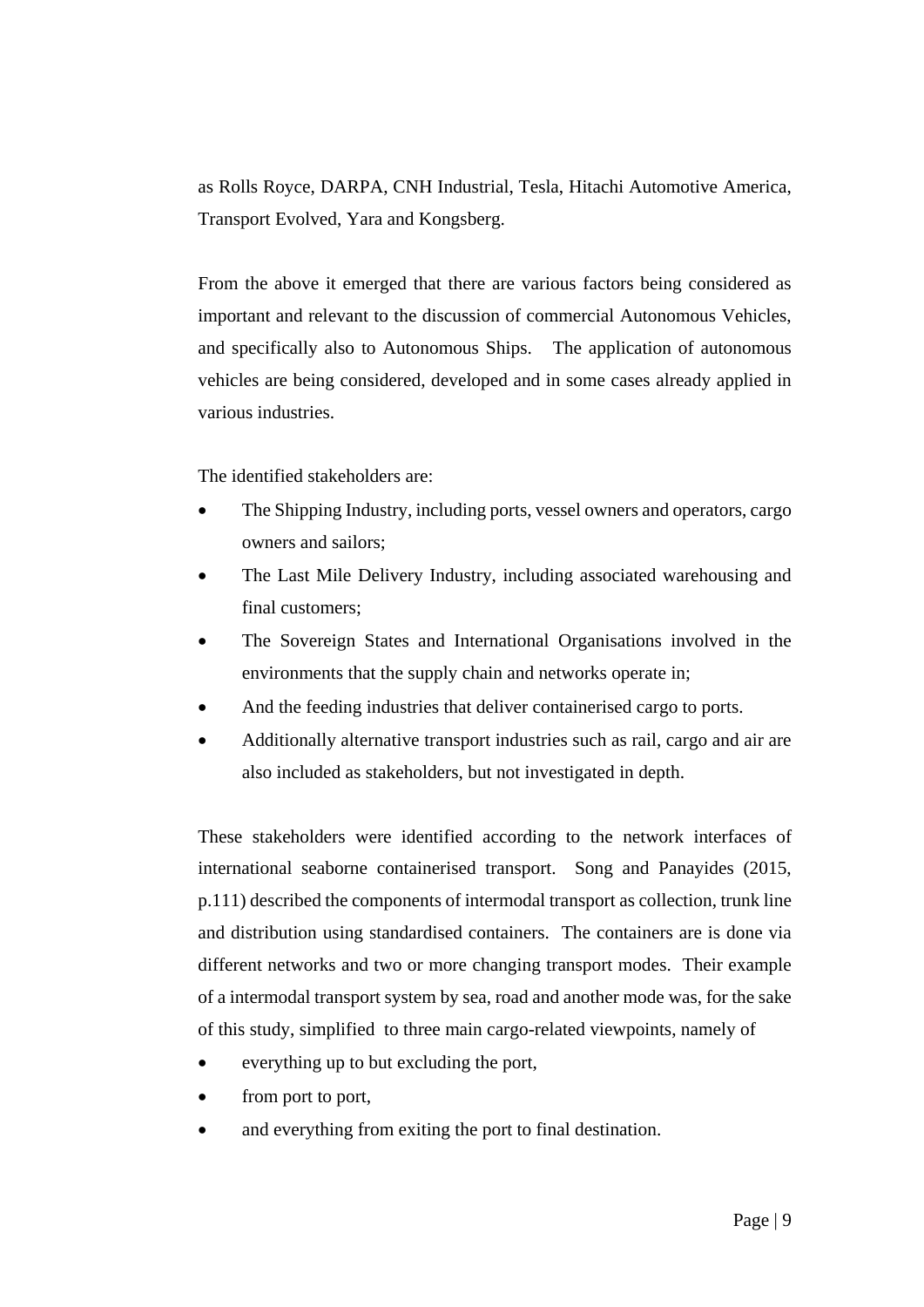The research questions were applied for different main stakeholders according to the main viewpoints named above, by investigating the key perspectives of trade and economics in relation to the technological innovation presented by autonomous ships. Due to the shared and/or linked interests encountered, these stakeholder viewpoints are investigated and critically commented on from the perspective of trade and economics under the sub headings of value chain, security, risk and regulation, in a manner similar to a limited PESTEL analysis.

#### <span id="page-18-0"></span>**2.2. Research Design**

The aim of this research is to determine the expected impact of autonomous ships on the containerised shipping interface of global supply chains- and networks (GSCNs).

The research was done in a qualitative approach of desk research, as defined by Verschuren and Doorewaard (2010). They characterise desk research as follows:

- Using of existant material, and reflecting upon it,
- Having an absence of direct contact with the research object,
- Material is used from a different perspective than at the time it was produced.

Most of the material that is reviewed was written from industry perspectives, but not with autonomous ships in mind, making this approach applicable.

## <span id="page-18-1"></span>**2.3. Qualitative Study**

The Qualitative Study literature review is centred on a concept-analysis, the concepts of which were chosen according to an approximated PESTEL-related model, and after discussion of each point critically reviewed in terms of globally-applicable possible impact of autonomous ships on GSCNs.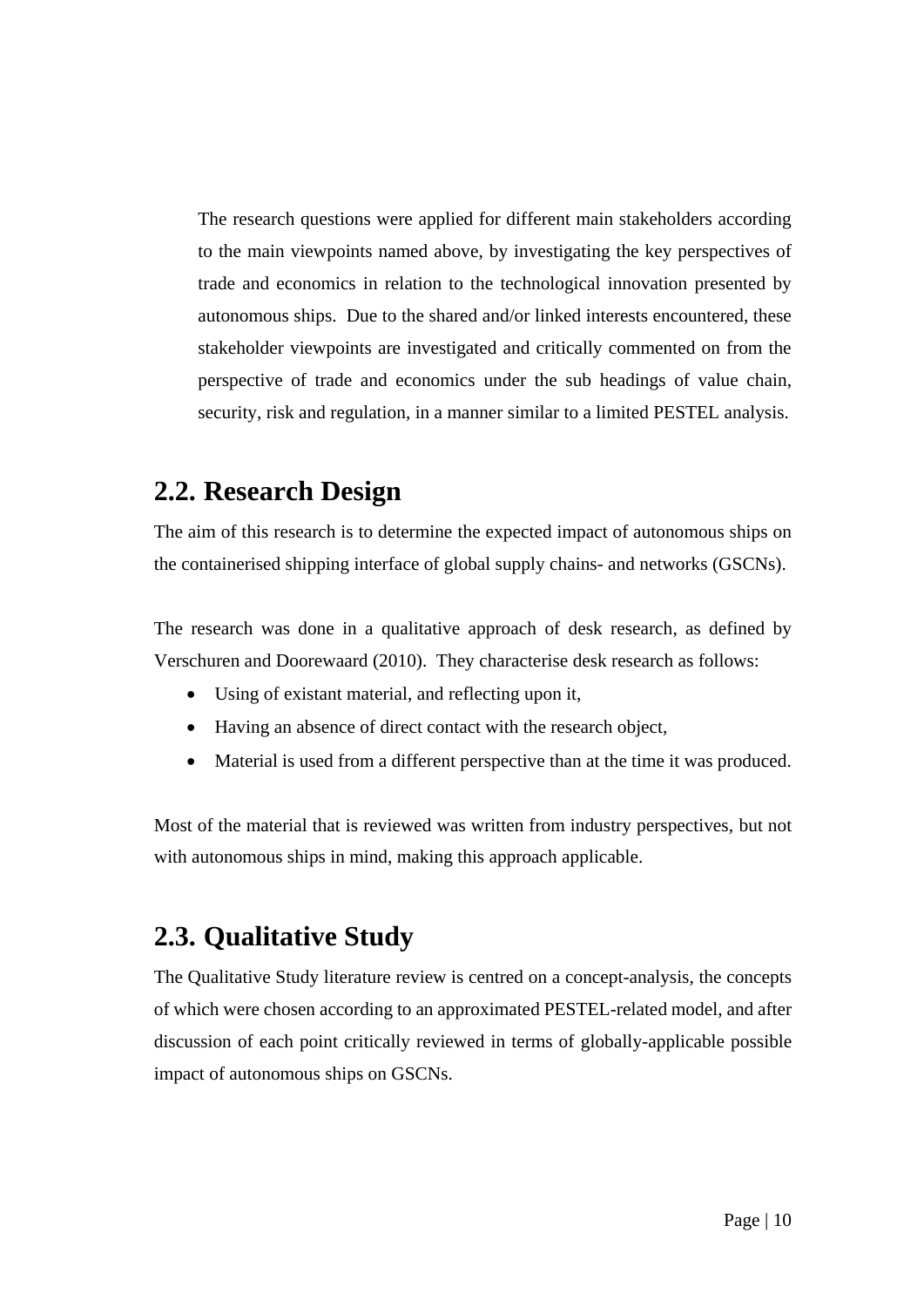The primary literature sources that deal with the effect that autonomous ships could have on the Shipping Interface on supply chains are limited. In order to obtain an approximate gauge of the current direction of academic and industry thinking on the proposed topic, various secondary and tertiary sources were utilised as background study, focussing on the following, PESTEL-related, concepts:

- supply chains and networks,
- value chains,
- containerised shipping in supply chains,
- Performance Management,
- Technological Innovation
- Enabling technologies for Autonomous Ships
- Risk and Security and
- Regulation

Dominant theories pertaining to each of these theories are reviewed and critically discussed. A normal full PESTEL analysis was not conducted, but rather a tailored approach, as some of the factors expected to have a major impact on the broader Containerised Transport Industry, and hence also the more specific Containerised Shipping Industry, are not explicitly contained in the PESTELE analyses approaches normally found in literature.

Secondary relevant sources, such as official National and International Regulations, peer reviewed journals, articles, textbooks, research papers and proceedings from seminars and conferences were reviewed and critiqued in order to conduct the research, grouped according to the concepts named above.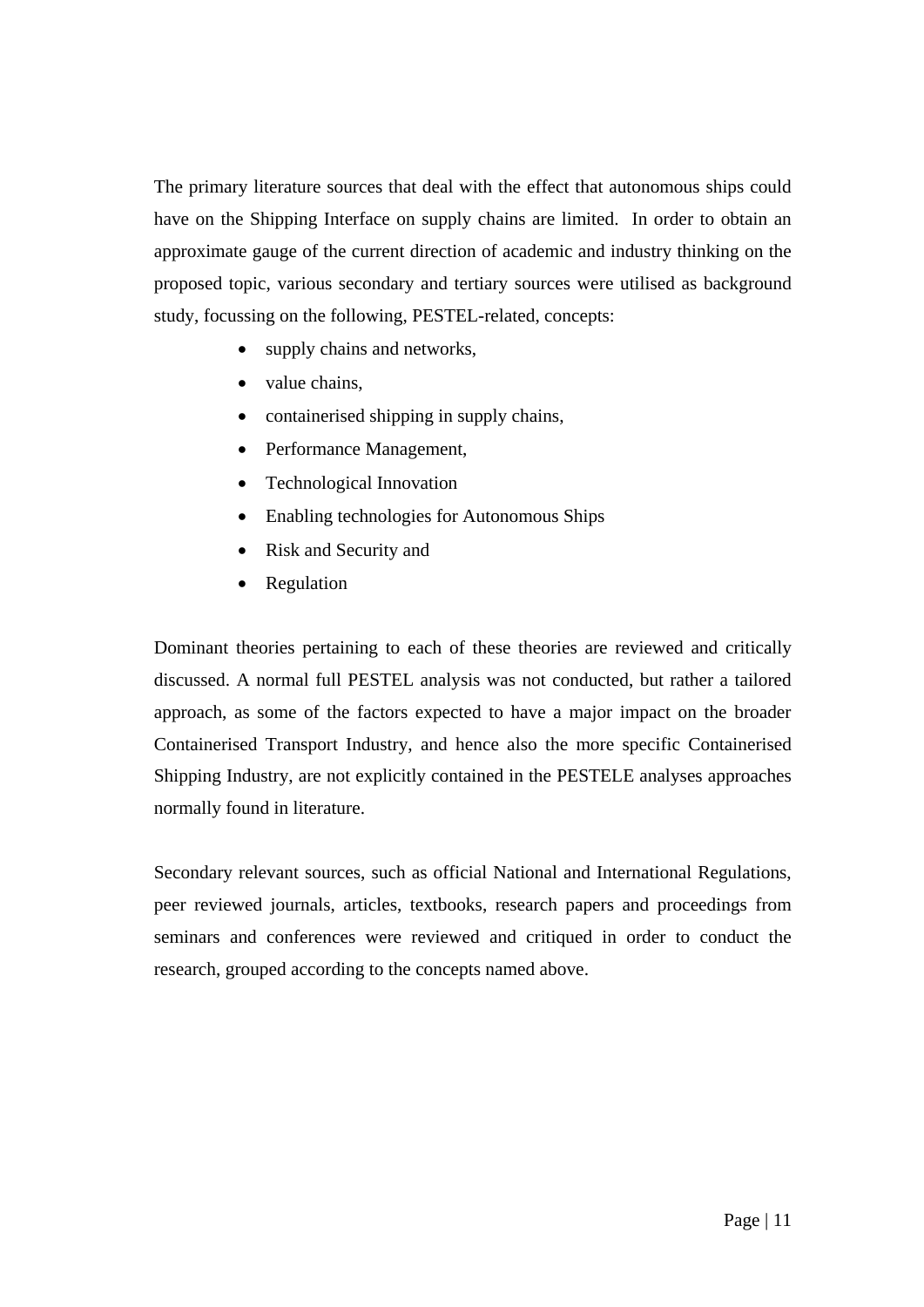### <span id="page-20-0"></span>**2.4. Analysis Approach**

A deductive analysis approach is followed, as described by Saunders, Lewis and Thornhill (2012, p. 548), wherein theoretical prepositions of the concepts discussed are analysed.

Following the literature review of dominant theories pertaining to the concepts identified, as listed in the Qualitative Study section of this chapter, an analysis is conducted according to those concepts, and their subjectively perceived impacts on GSCNs by autonomous ships.

## <span id="page-20-1"></span>**2.5. Methodology Limitations**

As noted by Saunders *et al* (2012, p2 548), quoting previous research, a possible impact of following a deductive reasoning approach to analysis is that some key issues to be investigated might have been ignored. This may be addressed in future research by following a Delphi study method in an inductive study approach, still as Qualitative Research.

There is possible bias by the author due to the research approach.

As this is a Qualitative study based on desk research it might be taken less seriously by the audience it seeks to address, namely the stakeholders of global supply chains and networks, including related industries and governments. Further quantitative studies are needed as more data becomes available.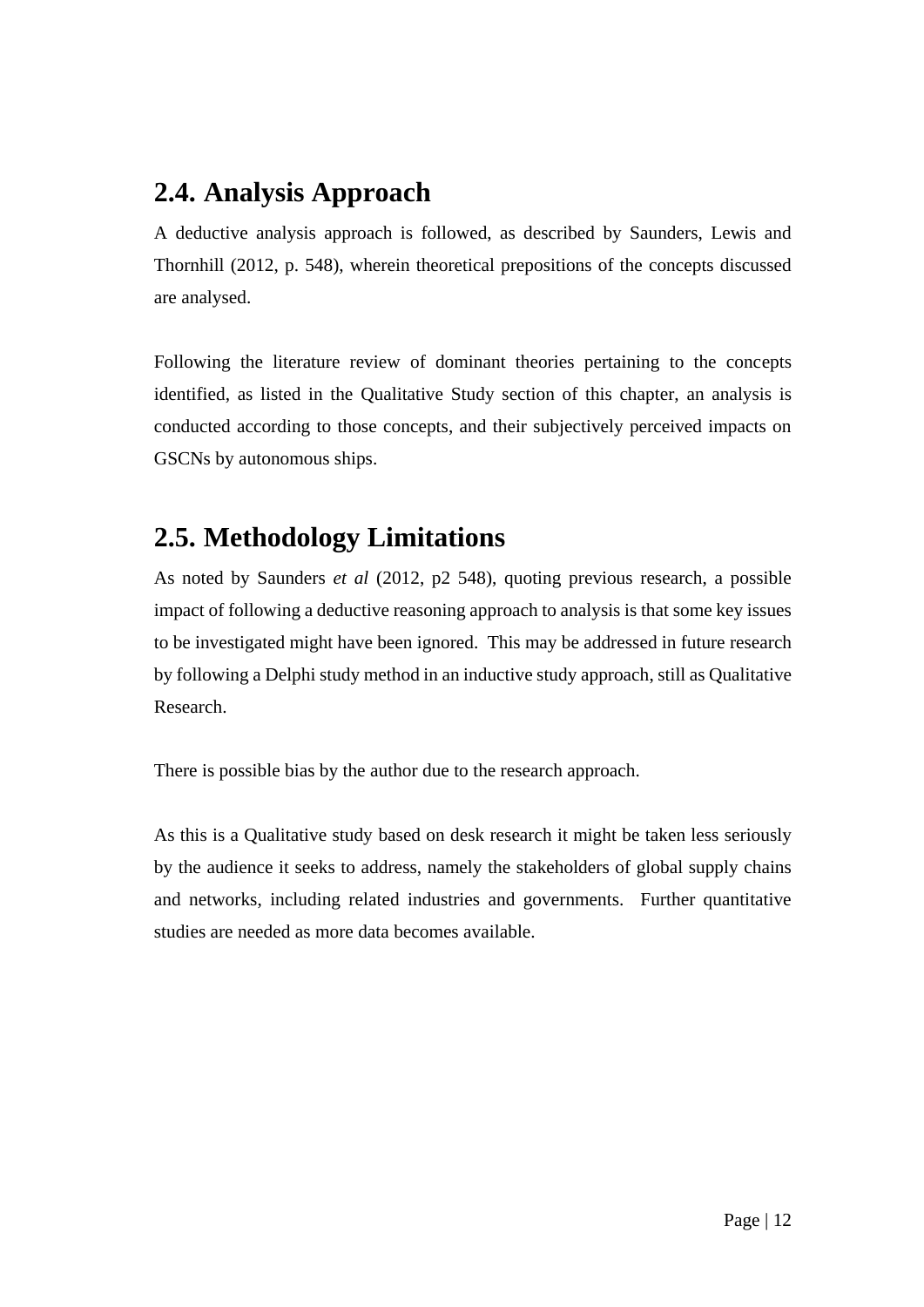# <span id="page-21-1"></span><span id="page-21-0"></span>**Chapter 3 Concept Analysis and Discussion**

The rules of the military are five: measurement, assessment, calculation, comparison, and victory. The ground gives rise to measurements, measurements give rise to assessments, assessments give rise to calculations, calculations give rise to comparisons, comparisons give rise to victories.

-Sun Tzu, *The Art of War*

#### <span id="page-21-2"></span>**3.1. Supply Chains- and Networks**

Branch (2009, p. 5) defines the Supply Chain as "...the sequence of events is a goods flow, which adds value to the value of the specific good. These events may include conversion, assembling and/or disassembling and movements and placements. The Global Supply Chain crosses international boundaries." The implication is that supply chains link the manufacturing or producing entities to the end consumer or next distributor through a dedicated service. He goes on to name Supply Chain Management as one of four key service areas that global logistics operators focus on, alongside Delivery and Customs Clearance, Distribution Management and Import Logistics and Outbound Distribution.

The stakeholder involved in global supply chains are under pressure to ensure their economic sustainability through generic growth, revenue growth, long term trade agreements and operational optimisation. In order to stay competitive, companies traditionally have one of three strategies to pursue: product or service differentiation, cost leadership and product or service focus, the last named done through the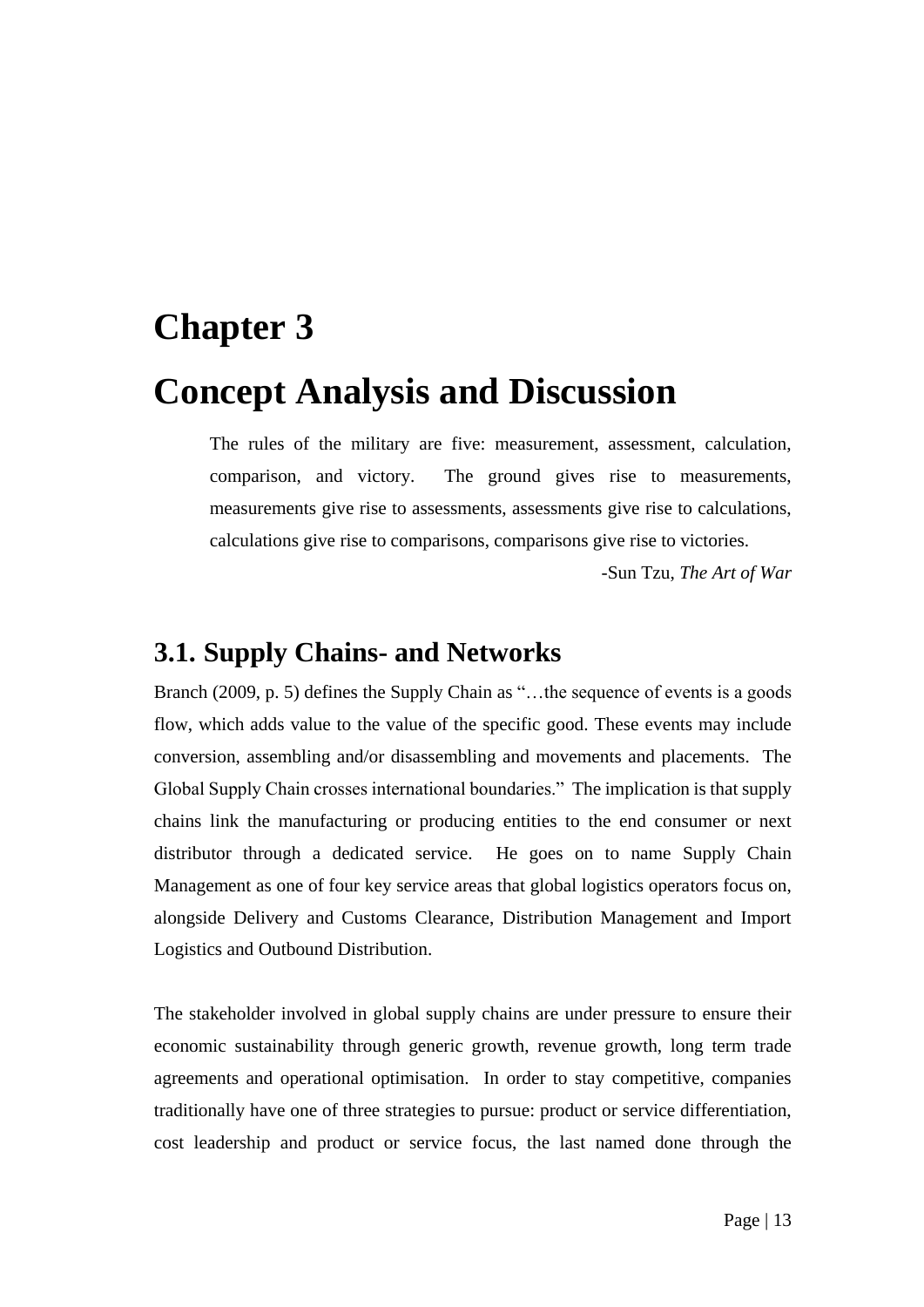outsourcing of non-core competencies. As companies increased outsourcing, the complexities of the supply chain also increased.

The containerised shipping industry is a vital link in global supply chains, but often taken for granted by end-consumers due to the invisibility of it from their perspectives. It none the less represents an important component in the linking of local and foreign economies through trade, the need of which exists due to the demands of end consumers. The demands of the end consumers also reverberate up the supply chain, such as transparency and visibility of cargo tracking, costs and time from order to delivery.

In order to ensure optimisation of these global supply chains, it is necessary to ensure integration of all aspects of the chain, especially the information management. The less integrated the chain is, the more risk is introduced, the more complex the system becomes and the more prone to instability. Through trends like third and fourth party logistics (3 PL and 4PL respectively), some of these elements of distribution and fulfilment services are addressed by outside companies focussed on supply chain integration. In this regard containerised shipping still has a long way to go, as cargo transparency is almost universally lacking across the industry.

#### <span id="page-22-0"></span>**3.2. Value Chains**

In 1985 Porter suggested a value chain systematic approach for breaking down organisations and systems into strategically important activities according to key categories of activities based on their value creating logic.

Although this model was initially meant for a single industry firm, the basic principle can also be applied for overall industries and industry networks when the innovation driving value system change is common across the industry or networks.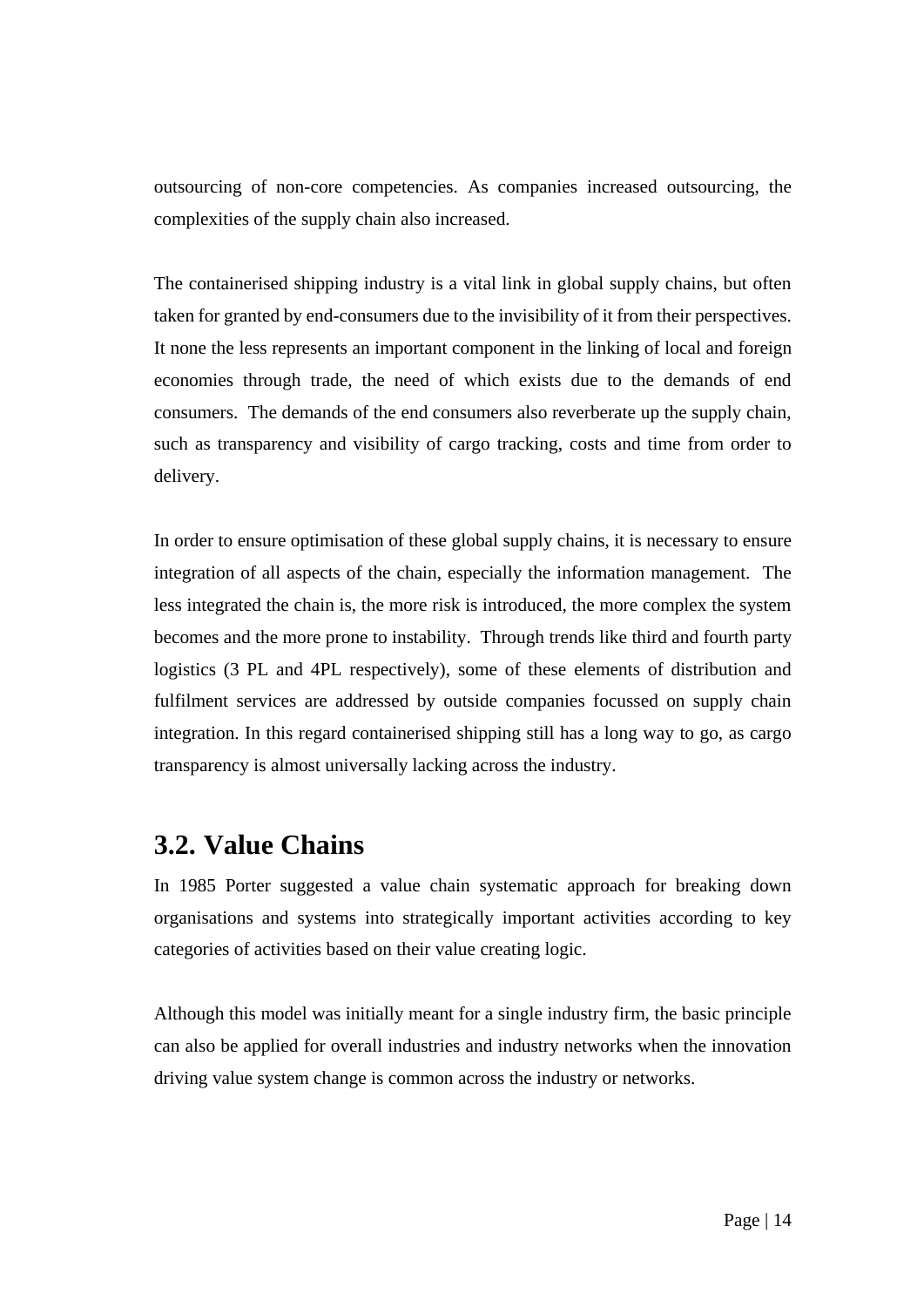

**Primary Activities** 

**Figure 1: Generic Value Chain (Porter, 1985)**

<span id="page-23-0"></span>These primary and support activities, as shown in Figure 1 above, differ from organisation to organisation within GSCNs, depending on where they are situated within the larger system value chains. As Wijnolst and Wergeland (2009, p. 434) advised, gaining and sustaining competitive advantage by means of innovation is not a matter only of managing innovation, but principally of understanding the organisation's value chain and where it fits into the larger value system.

This could mean that organisations will have to reinvestigate how they approach business process outsourcing concepts of some of these primary and support activities, with concept such as 3PL and 4PL being commonplace, as discussed by Button, Vega and Nijkamp (2010, p. 163). Especially organisations that rely on the 4PL concept, with its emphasis on information management, might have to be revisit how it is managed in the value chain. With an autonomous ship information and communication becomes almost synonymous with physical control of the vessel, and so also with control of the trading ability of the ship.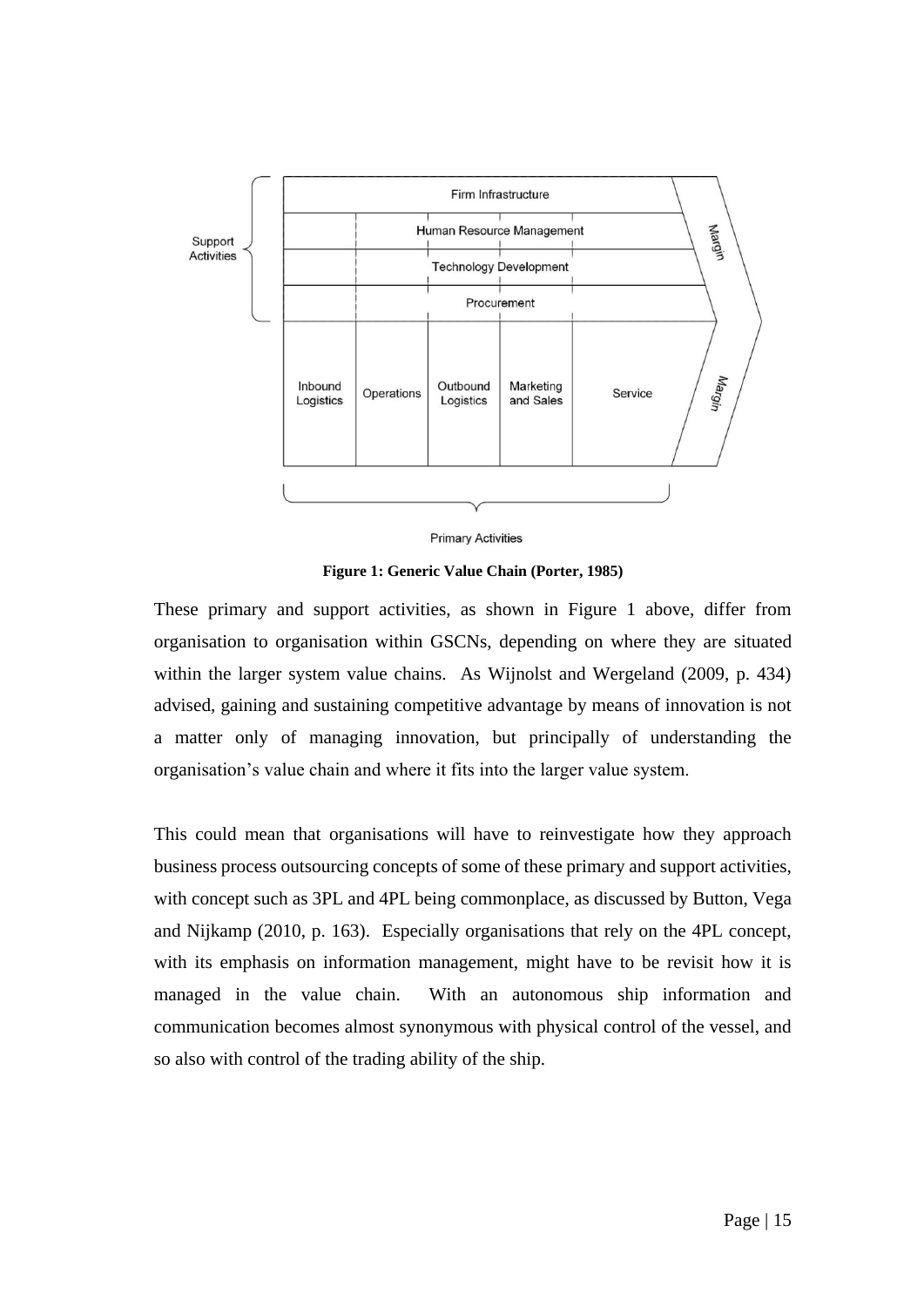It is not within the scope of this study to individually identify, investigate or make recommendations on the potential impact of autonomous ships on every aspect of the primary and supporting activities for every stakeholder of GSCNs.

The primary and support activities, as identified according to Porter, for GSCN stakeholders' organisations will all be strategically differently impacted by the technological innovation of autonomous ships, and so it is vitally important for every stakeholder to do an in-depth analysis of the impact on each, and to put appropriate management plans into place to ensure that the value created by the organisation for customers still exceeds the overall costs of doing so.

# <span id="page-24-0"></span>**3.3. Containerised Shipping in Global Supply Chainsand Networks**

Over the past few decades Globalisation has radically influenced and changed the scope and nature of containerised shipping, not just in the shipping industry, but also on the up and downstream sides of the supply chains and networks it operates within. As world economies became increasingly interweaved through trade and industry, with the constant need to improve manufacturing and service efficiency, global trade surged through the resultant outsourcing. Friedman (2007) theorised that there are ten forces that act as globalisers, or "Forces that flattened the world". Flattener no. 5 he gave as Outsourcing, 6 as Offshoring and 7 as Supply Chaining.

Although all the forces Friedman theorised on influences world trade, and hence as a derived demand so also the shipping industries, these three forces most directly influence the volumes and methods of transport management of containerised trade. His theory is however reliant on the continued global pursuit of free-trade, with less trade barriers and continued growth of multinational operations across industries.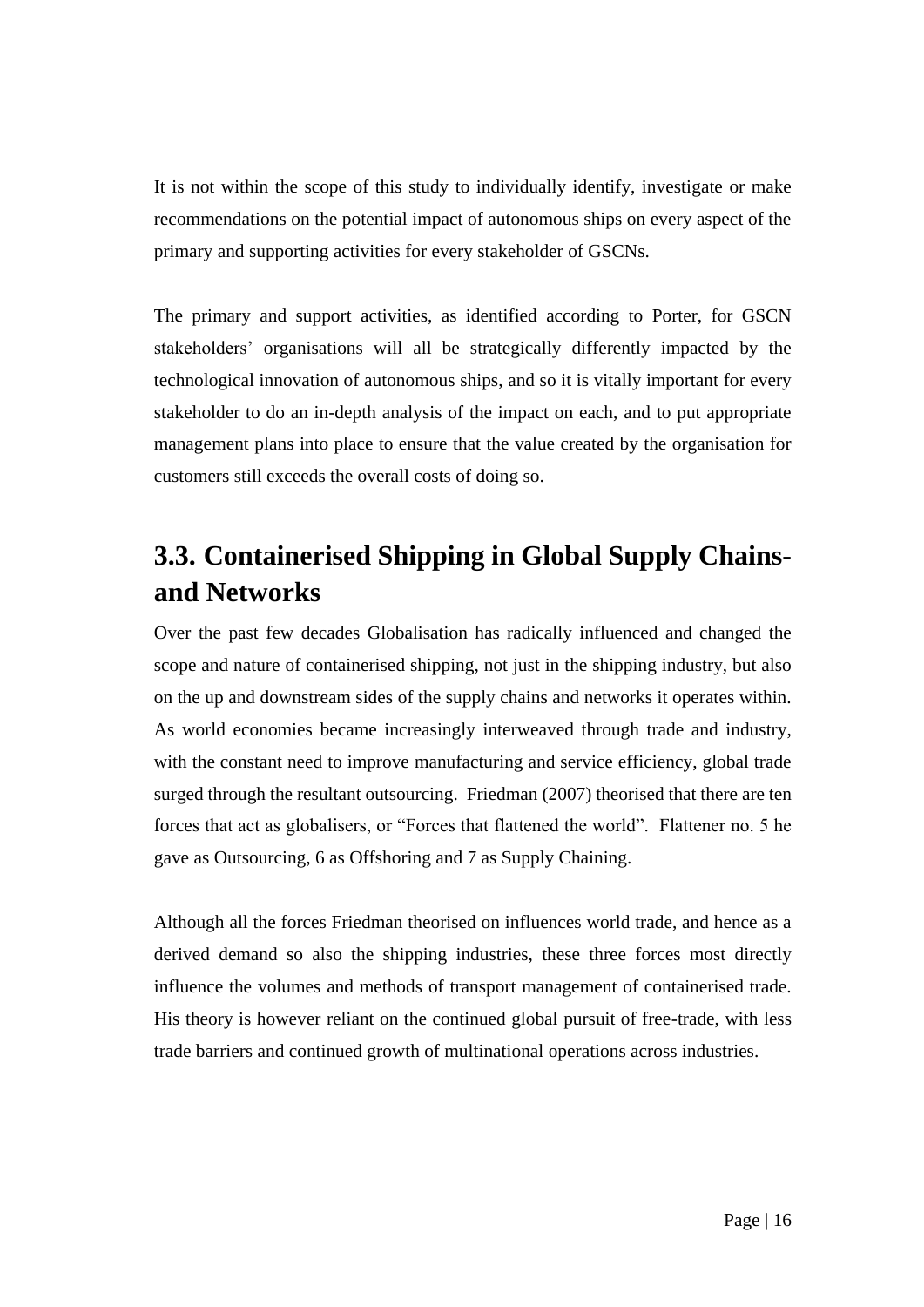The sovereign states between which trade takes place, and the regulatory requirements they put in place has a major impact on the role and management of containerised transport within GSCNs. As explained by Song and Panayides (2015, p. 16), countries require the tracking of containers coming into, and within their borders, manifests must be made available for customs checking, in addition to physical inspections, risk assessments must be compiled and acted upon by government bodies. Although there are many more requirements, the point is illustrated that containerised trade generates vast amounts of data, and requires time and generates costs. In addition to this, the agreement between buyer and seller as to the terms of payment and risk transfer, commonly done according to INCOTERMs further complicate responsible parties that government bodies must interact with to obtain required information. All of the above contributes to possible delays and cost additions that maritime containerised transport imposes on GSCNs, and so must be optimised for efficient trade and transport.

Ports also play and important role in the facilitation of maritime-based trade. Commenting on the works of others, Song and Panayides (2015, p. 13) note that there are four indicators for trade facilitation: port efficiency; customs environment; regulatory environment; and service sector infrastructure. Song and Panayides (2015, p.291) describes the current driving forces of changes in container port sector's competitive boundaries and industry composition as new economic and institutional environments. These forces are characterised by globalisation, the processes of integration and trade development (driven to a large extent by the World Bank), as well as port reform in developing countries. Terminal operators have in recent years increasing become multinational container shipping industry-related companies, vying for competitive advantage by cargo prioritisation through terminal control.

World trade is however never static. New manufacturing and service trends driven by policies introduced by countries playing major roles in the world economy are starting to give rise to in-sourcing rather than outsourcing, especially in defence-related industries. In particular, the Russian Federation, the Republic of India, the European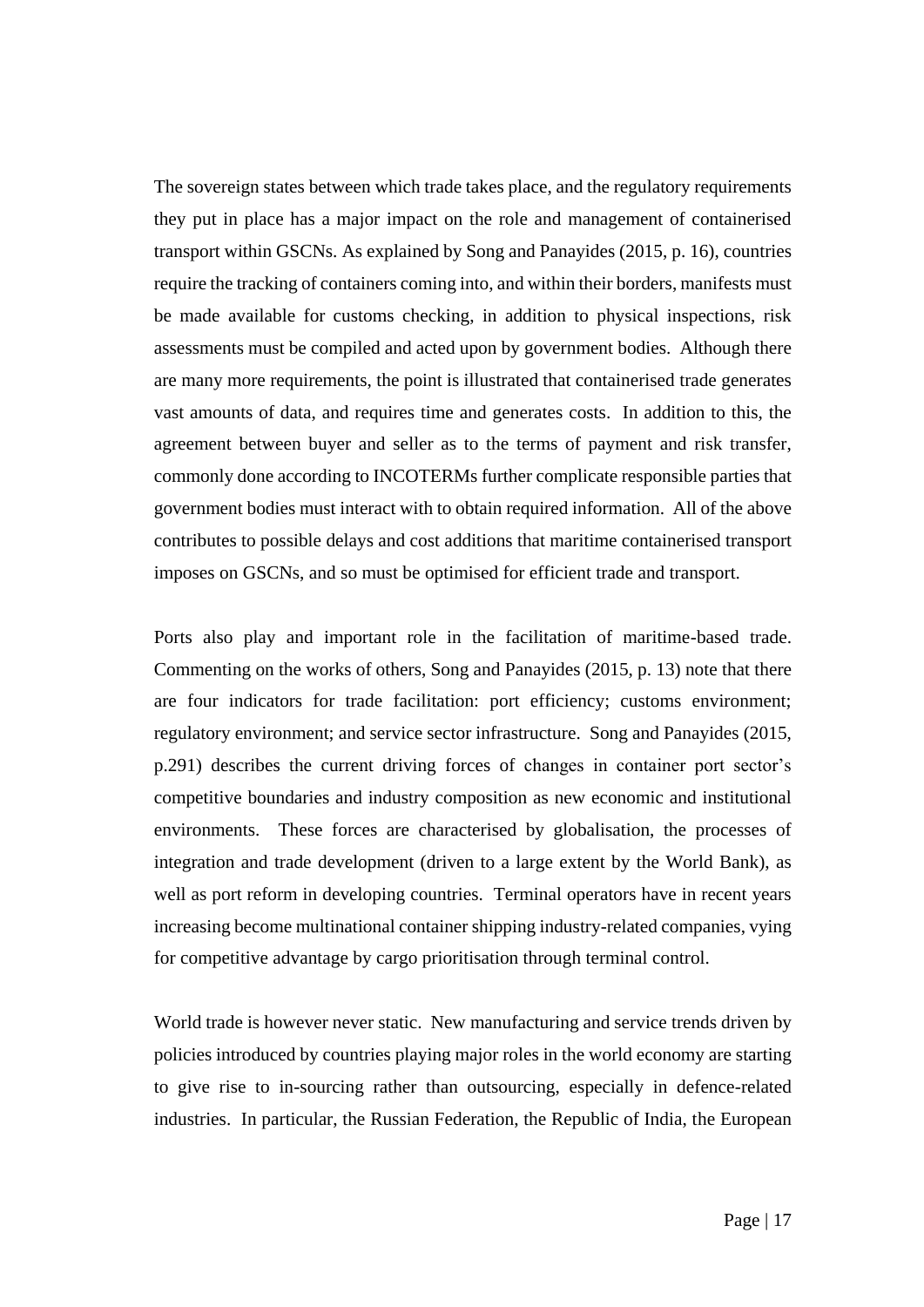Union, the United States of America and the Peoples Republic of China are all starting to or are already actively pursuing changing policies of focussing more on locally developed and built defence equipment and related technologies. As a historically large driver of technological innovation, this gradual change in defence related trade will also influence global commercial trade, as well as influence the policies driving it.

These changes will affect GSCNs, and also then containerised trade. Because the driving force behind this defence-industry change is sovereign nations, and those same sovereign nations define the regulations of international bodies that guide and manage world trade, such as the IMO, WTO, ILO and most notably the UN, it is inevitable that the agreements influencing world trade will also change as a result. The extent and nature of these changes, and their resultant impact must however still be investigated. It is noteworthy that many of these sovereign nations are returning to the core belief that having a state influenced- or controlled merchant marine, both in terms of vessels and crew, is important not just from a trade perspective, but also from a strategic defence perspective.

#### <span id="page-26-0"></span>**3.4. Performance Measurement**

Song and Panayides (2015, p.431) notes that further research into the bottlenecks of containerised shipping and its related operations could provide insight into formal trade barrier measurements. Furthermore gap measurement of pairs of trading countries (the maritime trading network) could provide more insight into trading patterns and costs. They suggest that the gap analysis should be conducted based on the performance measures laid out in respectively the Logistics Performance Index (LPI), compiled by the World Bank; Global Doing Business Report (GDB), compiled by the World Bank & the International Finance Corporation; and the Enabling Trade (ET) report, compiled by the World Economic Forum.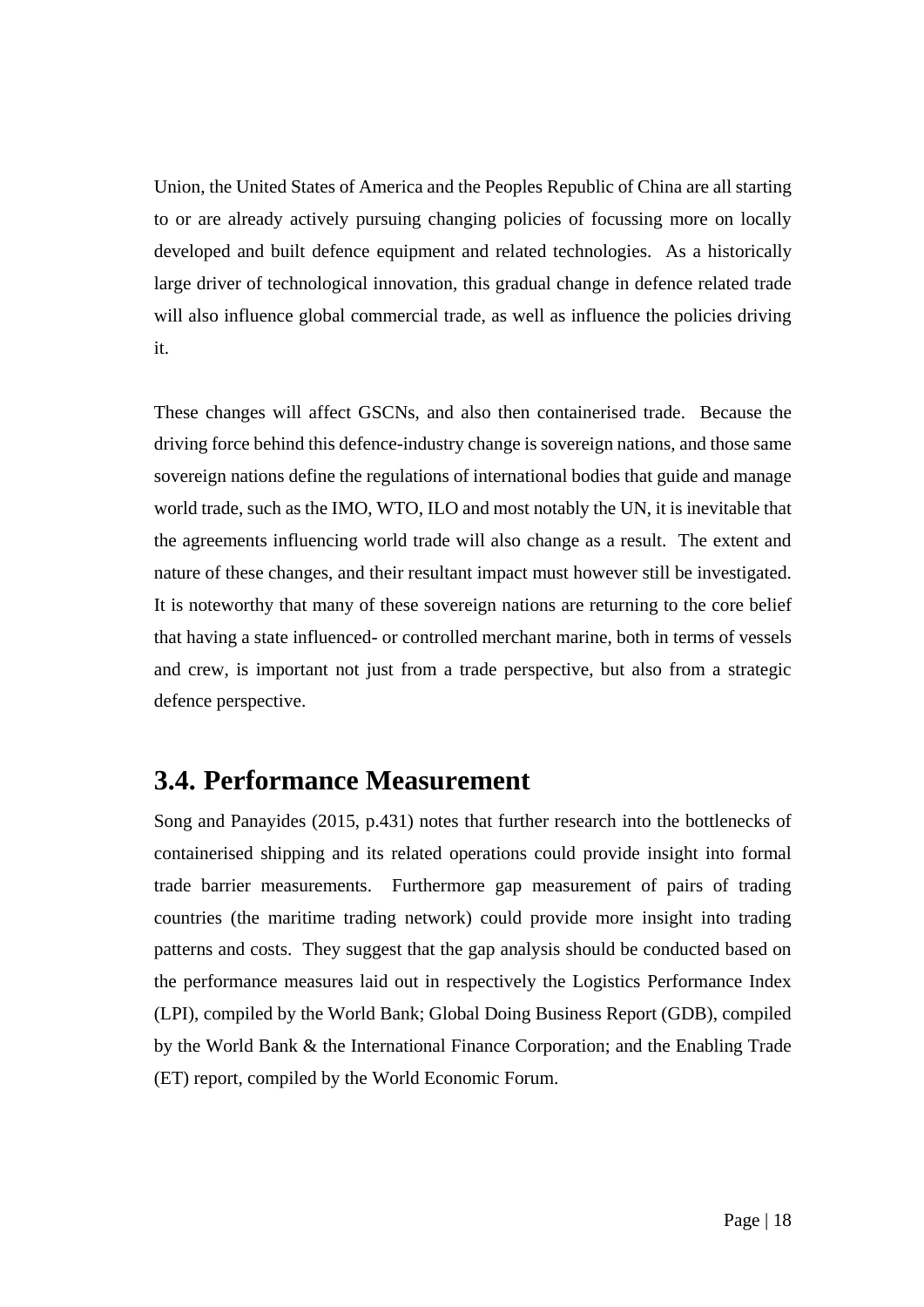A brief overview of these performance measures, as given by Song and Panayides (2015, p. 23):

- ET report. A report that measures barriers to international trade from a supply chain perspective based on four indices, which in turn are made up a total of 7 sub factors:
	- 1. Market Access
		- Domestic Market Access
		- Foreign Market Access
	- 2. Border Administration
		- **Efficiency and transparency of border administration**
	- 3. Infrastructure
		- Availability and quality of transport infrastructure
		- Availability and quality of transport services
		- Availability and use of information and communications technology
	- 4. Operating Environment
		- Operating environment

The data used for the analysis of the 7 sub-factors are gathered through 56 indicators from datasets of the World Bank, the United Nations Conference on Trade and Development, the World Trade Organisation, the International Trade Centre and other project partners.

Although this seems to make the report encompassing of all major factors impacting international trade supply chains, it does not take into account the long term agendas of the sovereign states between which the trade takes place.

- GDB report. The report studies and benchmarks regulation that affect private companies in 189 countries. Countries are ranked according to their benchmarked score on eleven specific areas of business:
	- 1. Starting a business,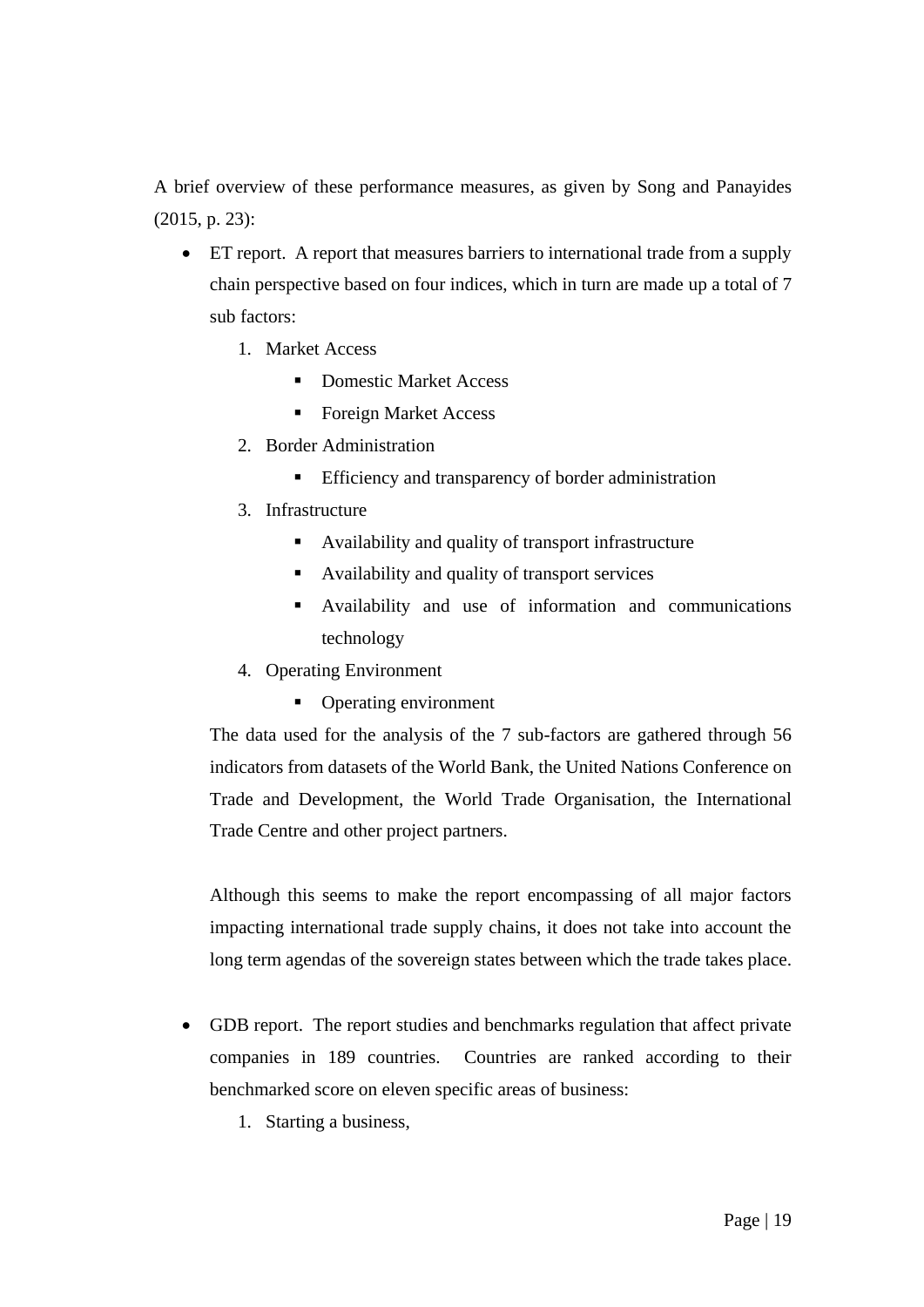- 2. Construction permit management,
- 3. Getting access to electricity,
- 4. Registering property,
- 5. Obtaining credit,
- 6. Protection of investors,
- 7. Payment of taxes,
- 8. Cross border trading,
- 9. Contract enforcement,
- 10. Resolving of insolvency, and
- 11. Worker employment.

The report gives a good indication of the ease of doing business, as well as the ease with which new players may enter the market from a regulatory point of view.

As with the ET report, a criticism of this report is that it does not take into account the susceptibility and motivation of the governments of countries to enable easier trade from a long term strategic point of view, especially if they have isolationist tendencies.

- LPI report. The LPI is meant as an overall global measurement of trade logistics, based on surveys conducted by express carriers and freight forwarders across 160 countries. The components of measurement in the LPI report are:
	- 1. Frequency of shipments meeting time schedules to consignees,
	- 2. The ability of tracking and tracing consignments,
	- 3. The ease of making competitively priced shipments,
	- 4. The competence and quality of logistics services,
	- 5. The quality of transport and trade infrastructure,
	- 6. The efficiency of customs and border clearance.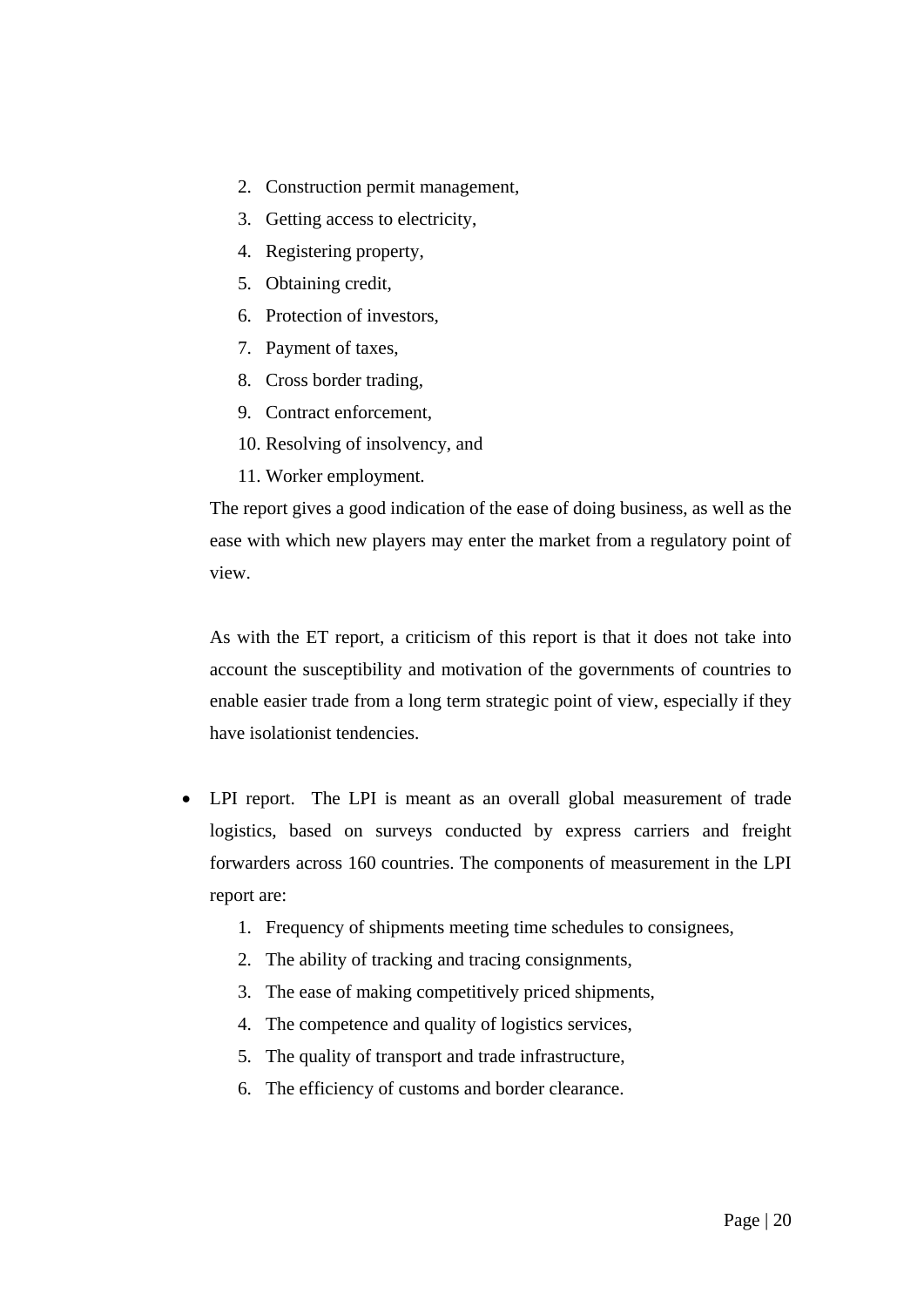Broadly the report measures the input (the last three components) and output (the first three components) of logistics performance.

The report does give a good indication of the logistics performance, but is subject to the perception and individual motivation of the survey respondents, which could lead to an industry bias.

The implication of these performance measurements is that bottlenecks within containerised shipping, and hence the measurement thereof, could also translate to performance measurements of related operations, namely the up- and downstream supply chains- and networks. Hence, to ensure Autonomous Ships add value to containerised shipping operations, they should improve key elements of these performance measurements. The envisaged effect of autonomous ships on these elements could thus be used as a measurement of the driving force, or even momentum force, on the need and adoption of autonomous ships in trade networks.

#### <span id="page-29-0"></span>**3.5. Industrial Internet of Things**

In a TED Talk entitled "Welcome to the age of the industrial internet" Marco Annunziata, (2013) the chief economist of company General Electric Notes that the growing number of internet-connected sensors now being able to be put on machines are allowing new ways of measuring the input to and from machinery, further allowing the collection of vast amounts of operational data. This data, when married to increasingly sophisticated analytics that can scrutinise it, allows deep insight into operations, and also gives guidance into increasing efficiency and effectiveness, as well as allowing the operating of machines and networks of machines in entirely new ways. Phrased differently, it allows both asset and system optimisation. These technologies are also making their way onto ships, and the data being collection is being shared in real time via satellite data links to land-based data collection centres.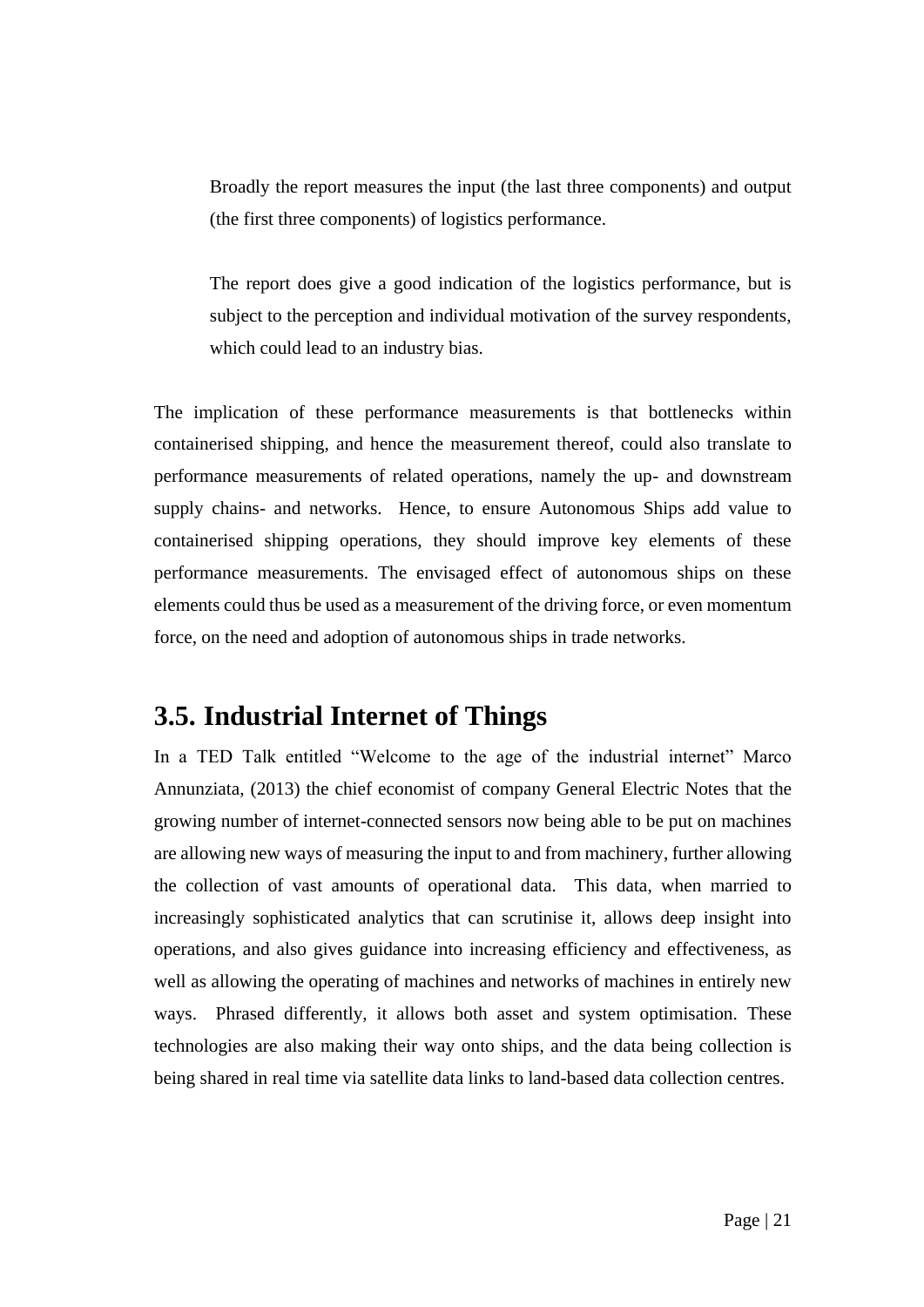The factors allowing the exponential growth of machinery operational data collection are:

- the sharp declines in cost the cost of storing, accessing and analysing data in the cloud,
- The decline in cost and increase in availability of sensors

By analysing the data gathered, predictive, reactive and social machines are becoming possible, and have been proven in applications such as medical science, where Pattern Analytics have been used to ensure doctors, machines and patients can be married together efficiently.

Similarly, it has been proven in the Renewable Energy Industry, specifically on wind turbines, that turbines can be equipped with remote monitoring and diagnostics, allowing predictive maintenance and minimising downtime as well as spare part inventory. Forbes Magazine (Marr, 2018) reported that it is projected that 200 billion smart internet of things (IoT) devices will be connected by 2020. According to Annunziata, up to 80% of all data created on the internet are created by industrial sensors.

According to Annunziata, a further implication of advanced analytics is that specialist help can be streamed as required, allowing basic maintenance to be carried out by less skilled personnel. The implication of the change in industrial data analytics is that the way humans work will change, and focus more on creative aspects, with optimisations being taken over by algorithms feeding on machine and system created data. This could lead to new high skill jobs, but also new low skill jobs, more focussed on intuitive interface based work.

Jobs are built up of tasks, and the tasks need to be done will change as these new technologies enter the marketplace. Software defined machine infrastructure is now becoming a reality, wherein decoupling machine software from hardware is becoming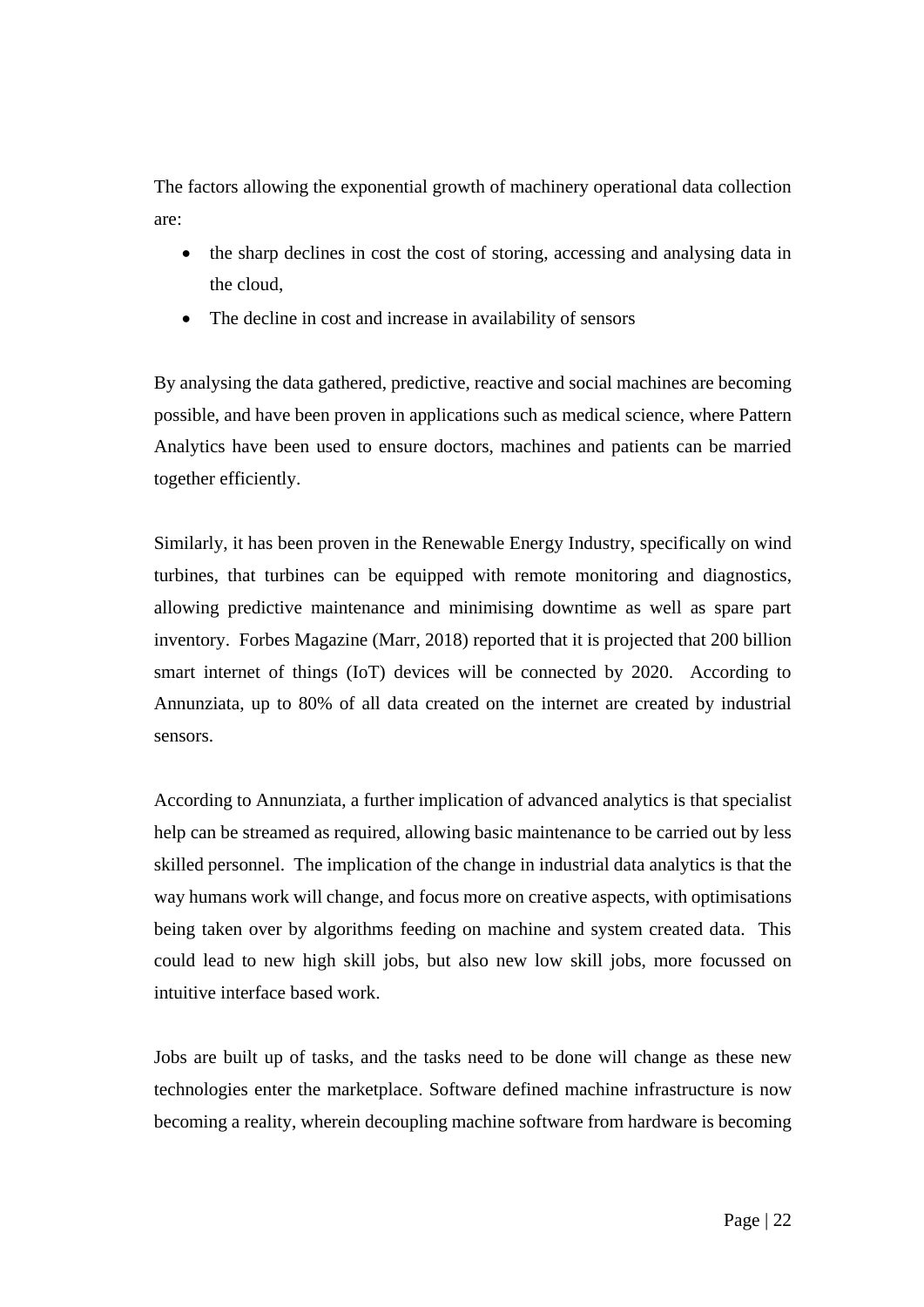possible, allowing the remote monitoring, management and upgrade of machines. The applications are however still in their infancy, and have not yet been applied in any meaningful way in the shipping industry. It is however being applied in the last-mile package delivery industry.

All of the above allows a shift towards predictive, condition based maintenance, in turn allowing a movement towards zero unplanned downtime. There are however a number of barriers that must be overcome to make this a reality. Organisations and organisational practices must adapt, robust cyber security is needed to address risks of safeguarding critical data, information and infrastructure. New educational systems are also required to be investigated and developed to equip students with right technical skills.

As can be seen from the above discussion, the application of technologies emerging from the Industrial Internet of Things is a strong enabler for autonomous ships.

## <span id="page-31-0"></span>**3.6. Artificial Intelligence**

Kelley (2016) made the statement that Cognification is a more descriptive term for Artificial Intelligence (AI). He notes that an understanding of AI requires an understanding of three main concepts:

- 1. The understanding of what intelligence is there is no one type of intelligence, but rather multidimensional, consisting of up to a 100 identified types of intelligence, for example deductive reasoning, emotional intelligence, spatial awareness, arithmetic, long term memory etc. Type of AI "smartness" can be achieved by combinations of different types of cognitation depending on the application required.
- 2. AI can be used to start and maintain a second industrial revolution. In the first industrial revolution new forces of energy conversion was applied to machinery – man made powered ploughs. During the second industrial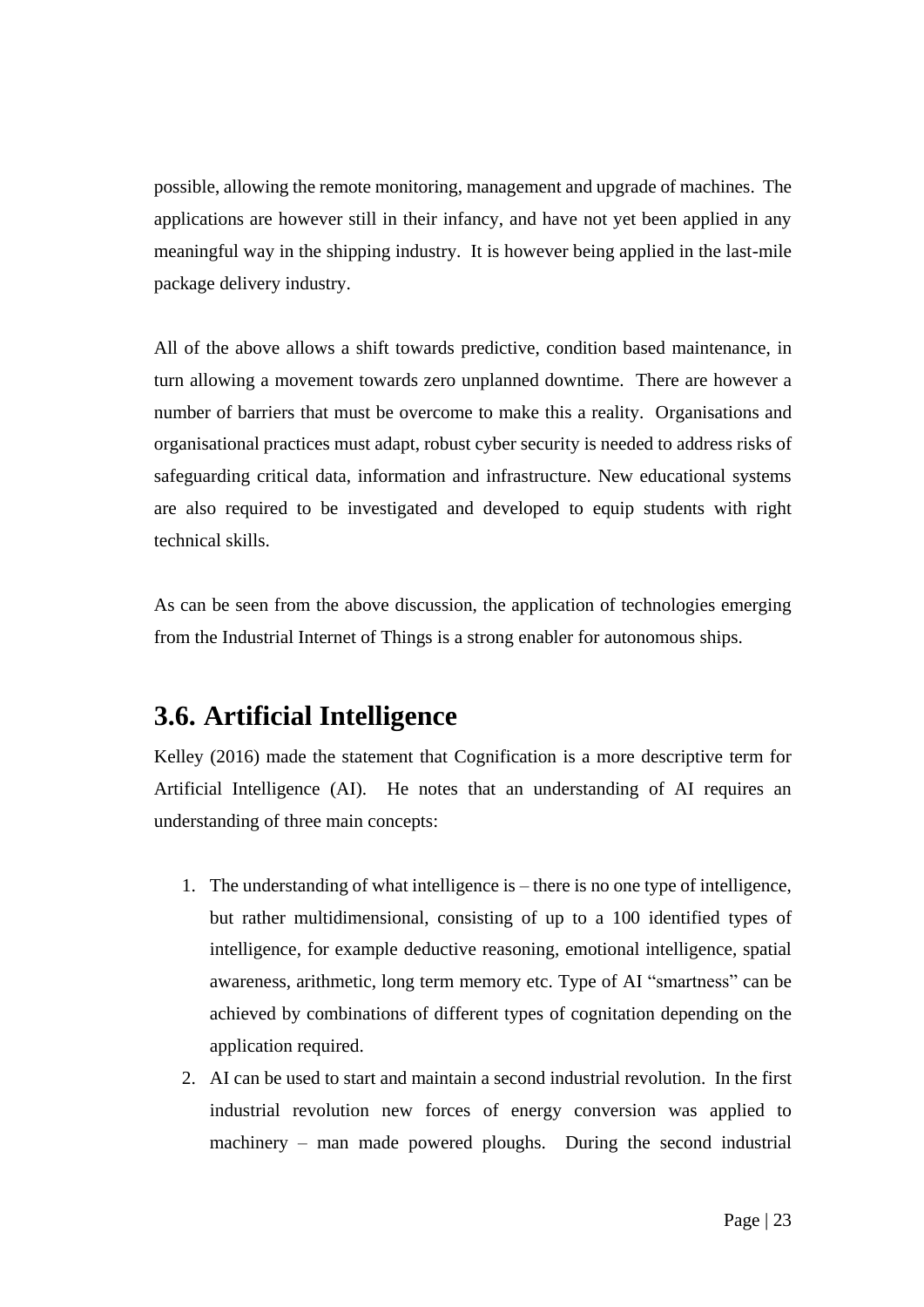revolution, combination of cognitation, or AI, can be applied to machinery, man can make smart powered ploughs.

3. The implication of the first two concept is that A.I. will becomes a commodity. He notes that the most popular A.I. application in 20years has not yet been invented and made the statement "Thinking different is the engine of wealth".

Defining the types of cognitation needed for the safe and efficient operation of autonomous ships should be a priority for international regulatory bodies such as the IMO. The IMO has recently added the definition of terms for Maritime Autonomous Surface Ships (MASS) to its agenda, and should to pursue the technical definitions needed as a matter of urgency.

#### <span id="page-32-0"></span>**3.7. Risk and Security**

Tying in with Porter's Value Chain approach discussed earlier, based on prior research, Koc and Bozdag (2017) suggested that degree of novelty plays an important role in the risk avoidance and sound innovation processes of organisational policy management, as well as in the supporting knowledge-foundation that must be laid through academic work. The earlier the degree of novelty of innovation can be determined, the easier decision makers in organisations can evaluate innovation based proposals, prepare the organisation and design appropriate management strategies.

Dess, Lumpkin, Eisner and McNamara (2014, p. 55) noted that the internet and digital technologies are significantly affecting the five competitive forces of Porter (Porter's five-forces model of industry competition as shown in Figure 2 below). In GSCNs, because of easier access to information for customers up and down stream; lower barriers to entry (for example NVOCCs); and the fact that substitute services are easy to access and compare, industry competition becomes extremely rigorous. Any competitive advantage must be exploited as quickly and efficiently as possible, but without approaching it as a zero-sum-game, as it would negate the positive influence of constructive relationships that GSCNs are reliant upon. This presents a challenge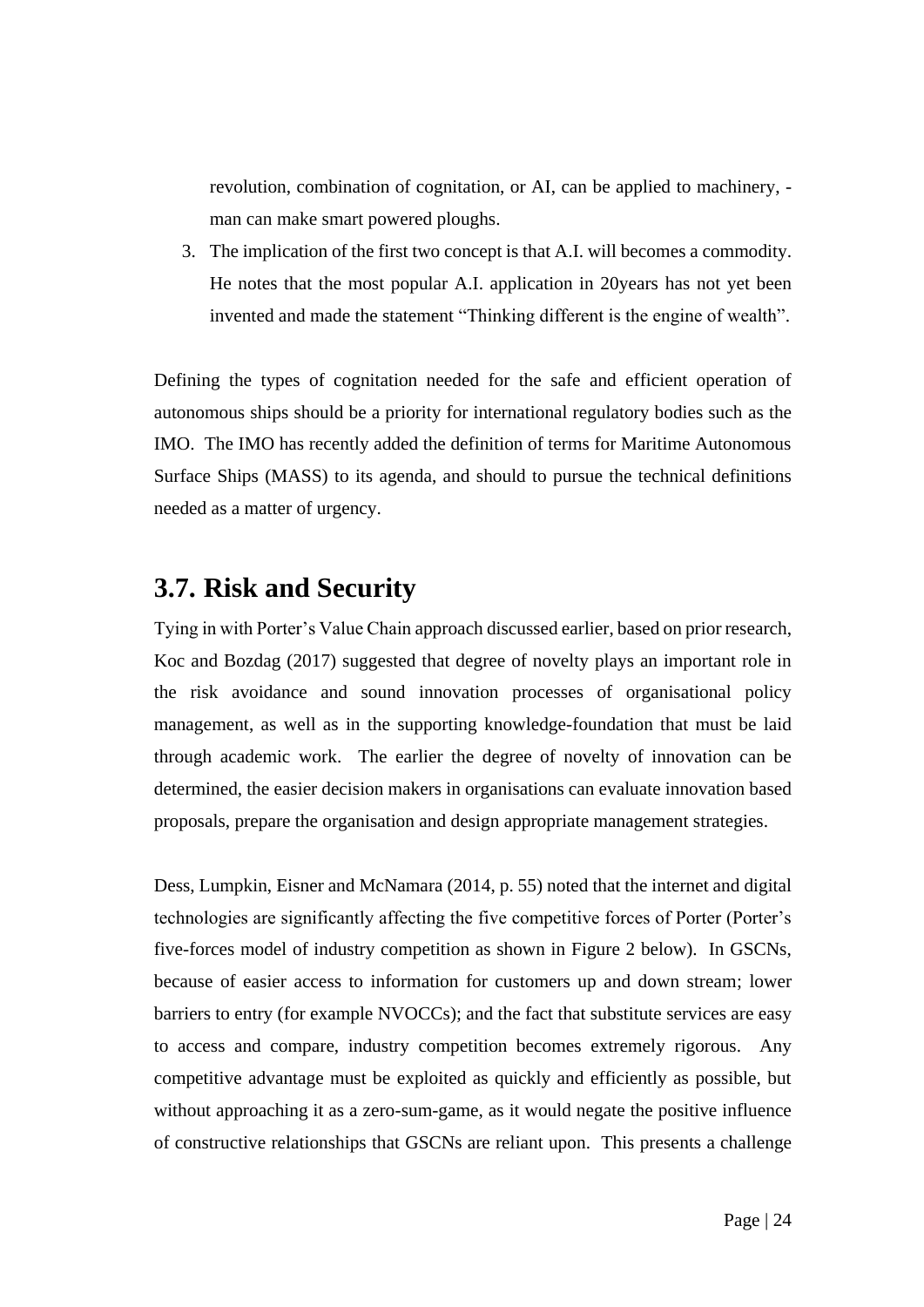to organisations' decision makers that must be prepared for in the face of innovative technologies such as autonomous ships.



<span id="page-33-1"></span>**Figure 2: Porter's Five Forces Model of Industry Competition (adapted from Rice, 2010)**

Adler (2002, p. 188) raised the point that the degree of uncertainty avoidance was found to be largely cultural based, meaning that managers and decision makers from different cultures will approach untried alternatives, for example new innovations, differently according to their risk aversion largely based on their specific cultural approach. For organisations involved in integrated systems like GSCNs it is thus important that, when technological innovations such as autonomous ships are introduced, that the cultural approach to risk across the globally diverse system be kept in mind by the decision makers, and that a common set of ethics be developed, understood by all, and implemented.

#### <span id="page-33-0"></span>**3.8. Regulation**

Stopford (2009, p. 692) identified three regulatory regimes that influence the shipping component of GSCNs, namely classification societies, flag states and coastal states. Traditionally the shipping industry is to a large extent internally regulated through classification societies. They play the role of ensuring vessels are up to specification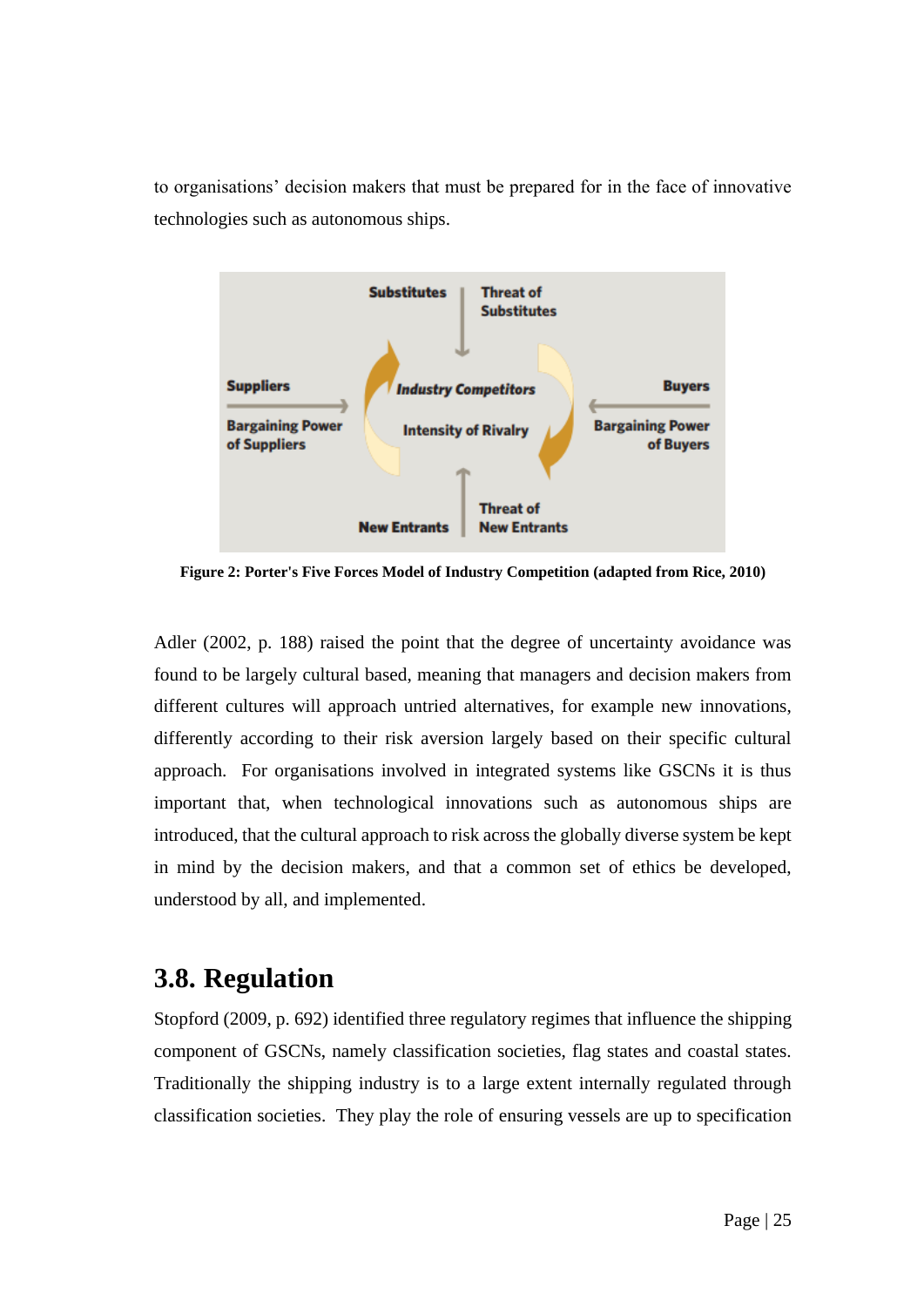through regular surveys during the service life of the vessels. Autonomous Ships entering the shipping industry would require that classification systems and survey procedures be developed and implemented. At the same time liability scenarios will have to be investigated in order to determine how insurance should be applied for the vessels.

Flag states, which are responsible for the laws governing civil and commercial activities of trading vessels, will have to develop laws on issues such as ship design, collision avoidance, certificates of competency and communication & control security for autonomous ships. In order to ensure that a uniform framework of international law exists on these issues, international bodies such as the IMO and ILO will have to start identifying and developing areas of law that will be necessary to ensure safe and efficient trading with autonomous ships. Developing these instruments to ensure compliance will require comprehensive compliance strategies, as discussed by Chayes and Chayes (1998, p. 271). For autonomous ships this will be especially vital, as there will probably not be a human element onboard to make decisions and accept responsibility when things start going wrong.

#### <span id="page-34-0"></span>**3.9. Technological Innovation Introduction**

When defining technological innovation, a good start might be an analysis of the Latin origins of innovation. Innovation stems from the word 'innovare', meaning 'to make something new'. This could then be implied to mean various things, but generally could be broken up to be one of three main concepts, namely Invention – through technical, scientific knowledge creating, producing or conceiving of a new solution, Realisation – Developing a solution into something that can be produced viably, and Implementation – To take an entity and use it to solve a perceived or real need in practice.

Furthering on these concepts, Henderson and Clark (1990) defined the types of innovation as follows: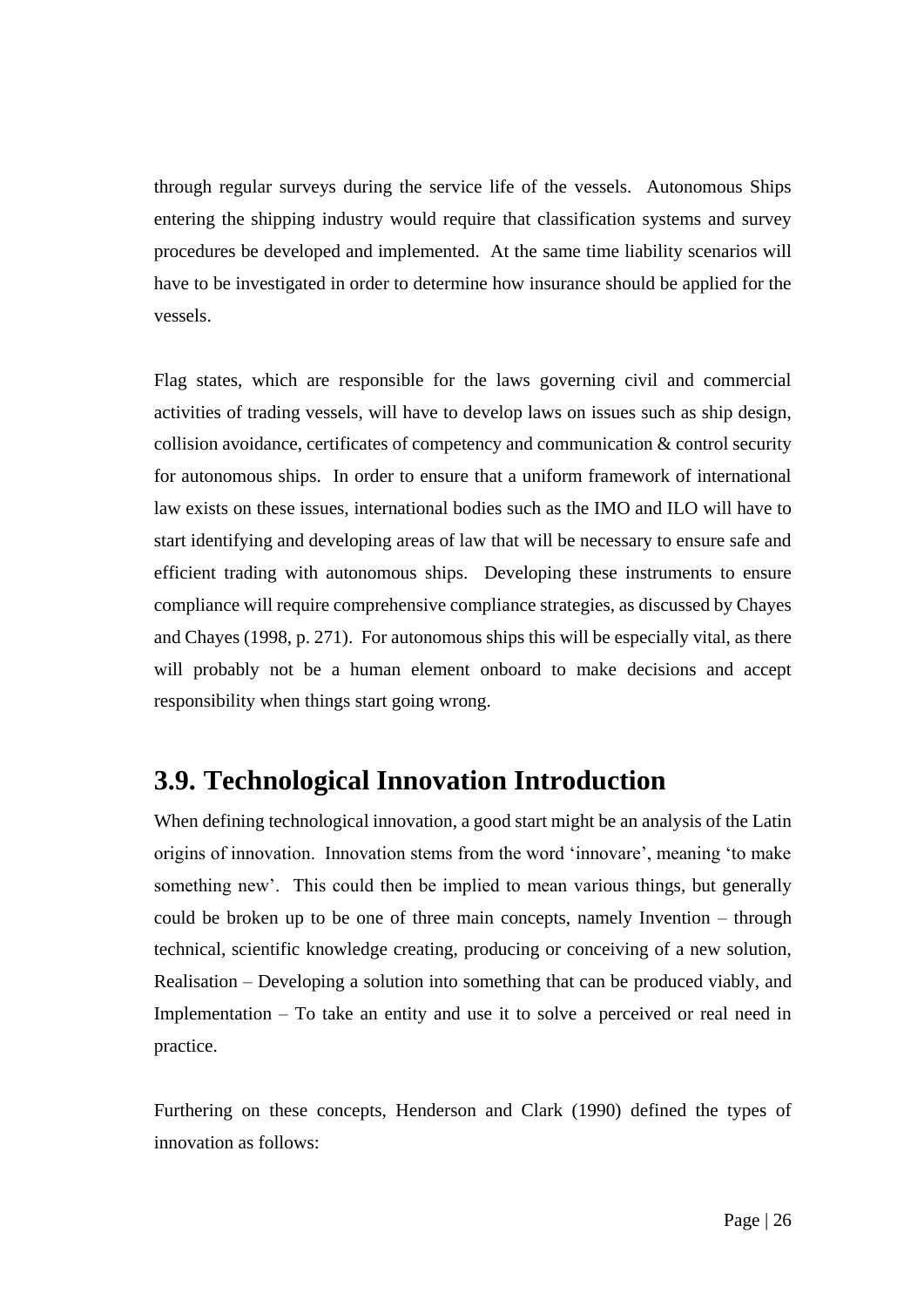- Radical Innovation that puts a dominant design in place, with the associated design concepts.
- Incremental Innovation that incrementally extends and refines some established design. Underlying design concepts and their associations however stay the same.
- Modular Innovation that, although the core concept is changed, the underlying architecture and primary function of the product stays the same.
- Architectural Innovation that reconfigures existing system links, putting components together in different ways.

Broadly similar, Marquis (1969) defined three types of innovation:

- Incremental Innovation stemming from small changes that improve processes, products and services.
- Radical Innovations that cause, or have an impact, on significant changes in an entire industry.

System – Innovations that require significant time and various resources to accomplish (such as the Internet and Satellite systems)

## <span id="page-35-0"></span>**3.10. Autonomous Ships as Technological Innovation**

Are Autonomous Ships a form of Technological Innovation, and should it be managed as such? From the definition given in the Technological Innovation Introduction section of this chapter, it leads to the deduction that **Innovation = Invention + Exploitation.** The definitions, when adapted for the technological innovation of Autonomous Ships specifically, would suggest that autonomous ships could be resorted under various of the types, depending on the arguments followed by the observer. Importantly however is to realise that, as a possible technological innovation, autonomous ships must not just be a realisation to a need (as an invention), but must also be a realisable and producible (Realisation, as a first component of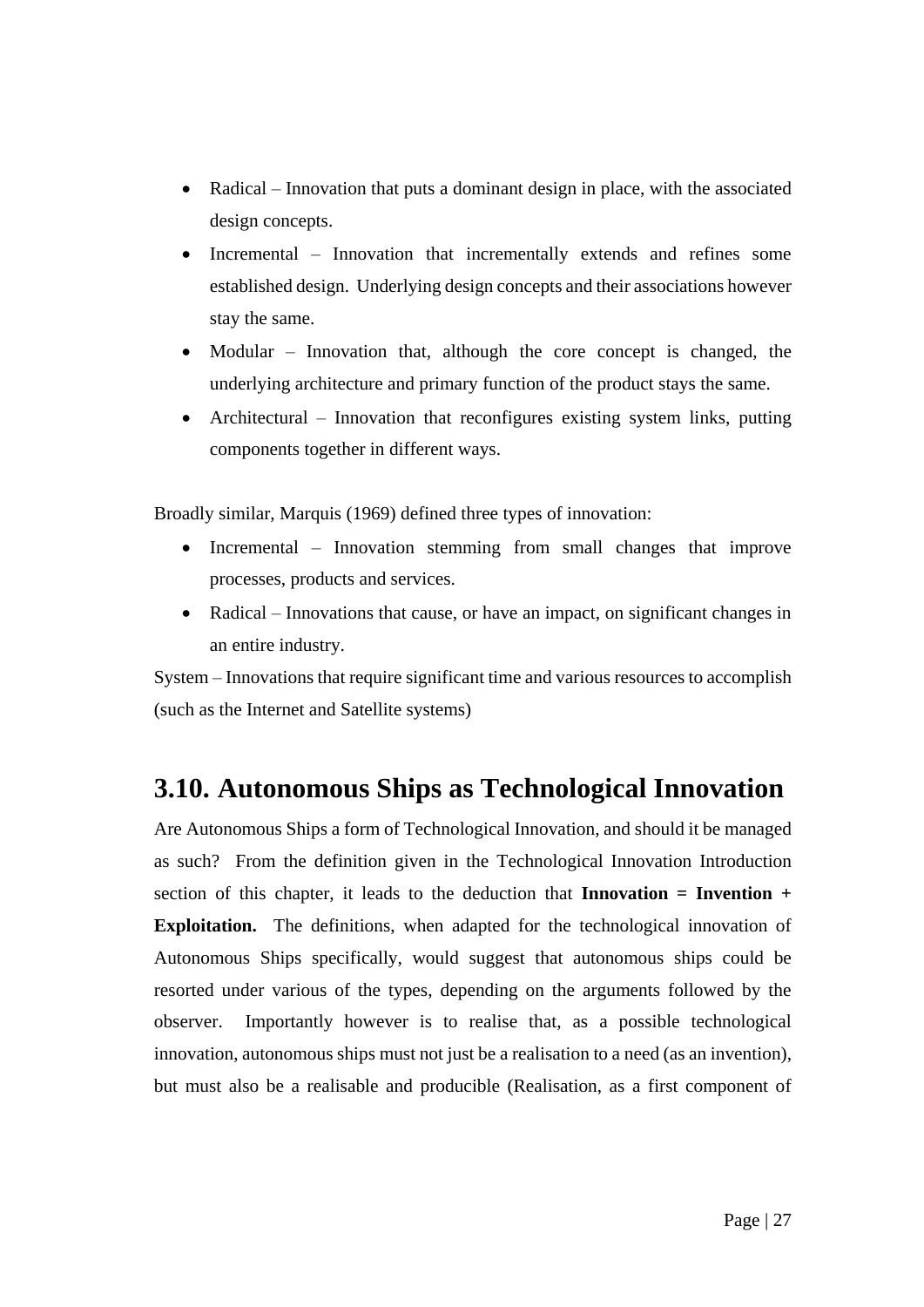Exploitation), and be able to be introduced and operate successfully and competitively (Implementation, as a second component of Exploitation).

Because autonomous ships are already invented and are being produced, for example the vessels operated by Wilhelmsen and Kongsberg (Kongsberg, 2018), the Invention component of the equation has already been answered, as well as the Realisation component of Exploitation. The Implementation component of Exploitation is not as straight forward for the Shipping interface of GSCNs though, as every major stakeholder has a different requirement for implementation. An overarching concept that will have a definite impact on its implementation, regardless of the stakeholders, if whether it is beneficial for the global trade it supports, and which remains to be investigated. Autonomous Ships can thus be considered as a form of technological innovation, and should be managed in a commensurate way.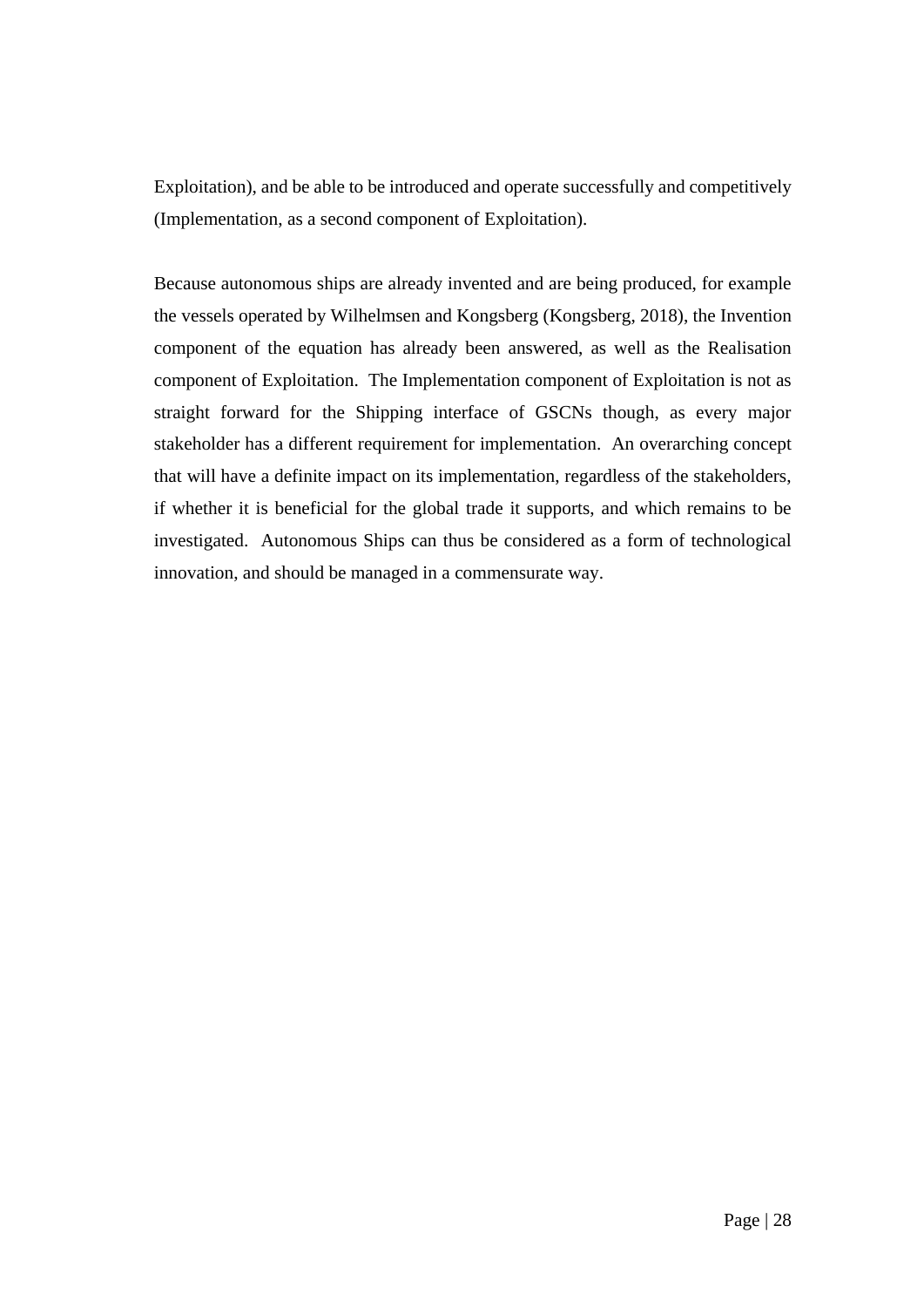# <span id="page-37-1"></span><span id="page-37-0"></span>**Chapter 4 Recommendations and Conclusion**

If generals do not know how to adapt advantageously, even if they know the lay of the land they cannot take advantage of it.

-Sun Tzu, *The Art of War*

## <span id="page-37-2"></span>**4.1. Introduction**

In the introduction to the collaborative book, A Dictionary of Transport Analysis (Button, Vega and Nijkamp, 2010), the editors state that "Transport Analysis is an area of study rather than an academic discipline such as physics, linguistics or economics". This study has proven that to be especially true, as the factors influencing the transport based movement of goods through GSCNs are not confined to any one discipline, necessitating a much broader investigation when an technological innovation such as Autonomous Ships enters the field.

The research resulted in the following:

 It identified the factors, based on literature, which are expected to drive the further development of autonomous ships. It was determined that Autonomous ships are a form of technological innovation, and that they should be managed accordingly. By utilising guiding principles such as Porter's value chain models and sound innovation management strategies, such as those presented by Wijnolst and Wergeland (2009) stakeholders in the GSCNs may plan and prepare their organisations for the innovations surrounding autonomous ships.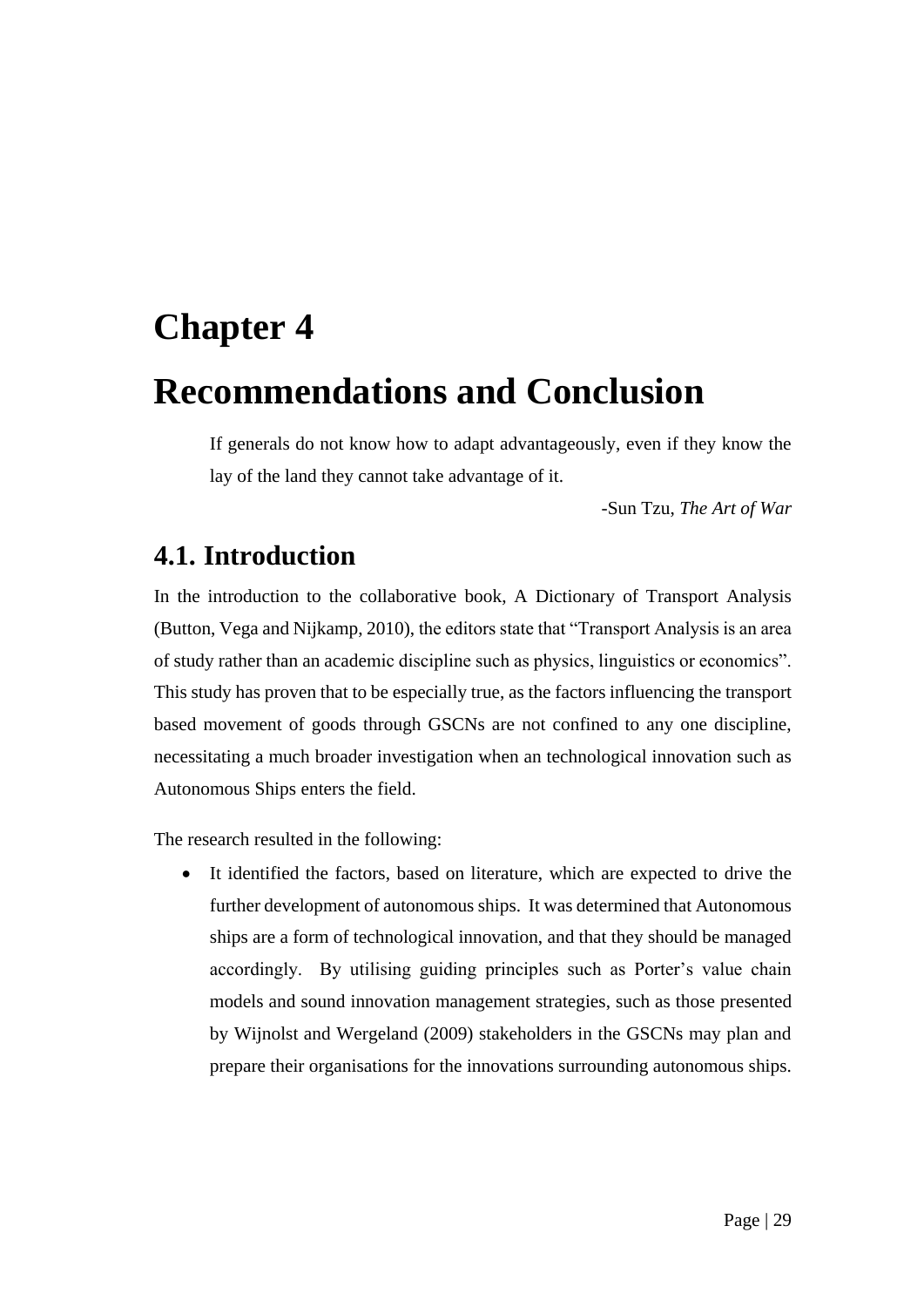- A reasonable prediction of the place and role of autonomous ships in future GSCNs can be made. It is expected that Autonomous Ships will not play a large part in GSCNs in the immediate future, as they are not expected to contribute to a competitive advantage in the value chains of Stakeholders, and in fact present additional risk to important stakeholders such as Sovereign States. Sovereign States and International Organisations want to ensure that lines of trade stay open and free from foreign interference, which could potential be more exposed with autonomous ships being vulnerable to cyber attacks.
- Risks and opportunities were identified that autonomous ships will represent to the future of the Shipping Interface of GSCNs. The risks are mostly based on ensuring control over information as well as communication to autonomous ships, and will have to be mitigated by advances in communication technology, encryption, artificial intelligence and control system technology. Each of these risks also convert to opportunities for the entities that manage to bring those mitigating technologies to market first.
- Proposals for methods that risks and opportunities may be respectively mitigated and exploited by both private industry as well as national, regional and international governing authorities were identified and given. Besides those mentioned in the previous paragraph, international organisations such as the IMO, P&I clubs, as well as the maritime administrations of sovereign states, should begin investigating and compiling legislation proposals to ensure that when autonomous ships do become a viable trading reality in GSCNs, they can be implemented smoothly and that risk and liabilities issues are addressed for all stakeholders.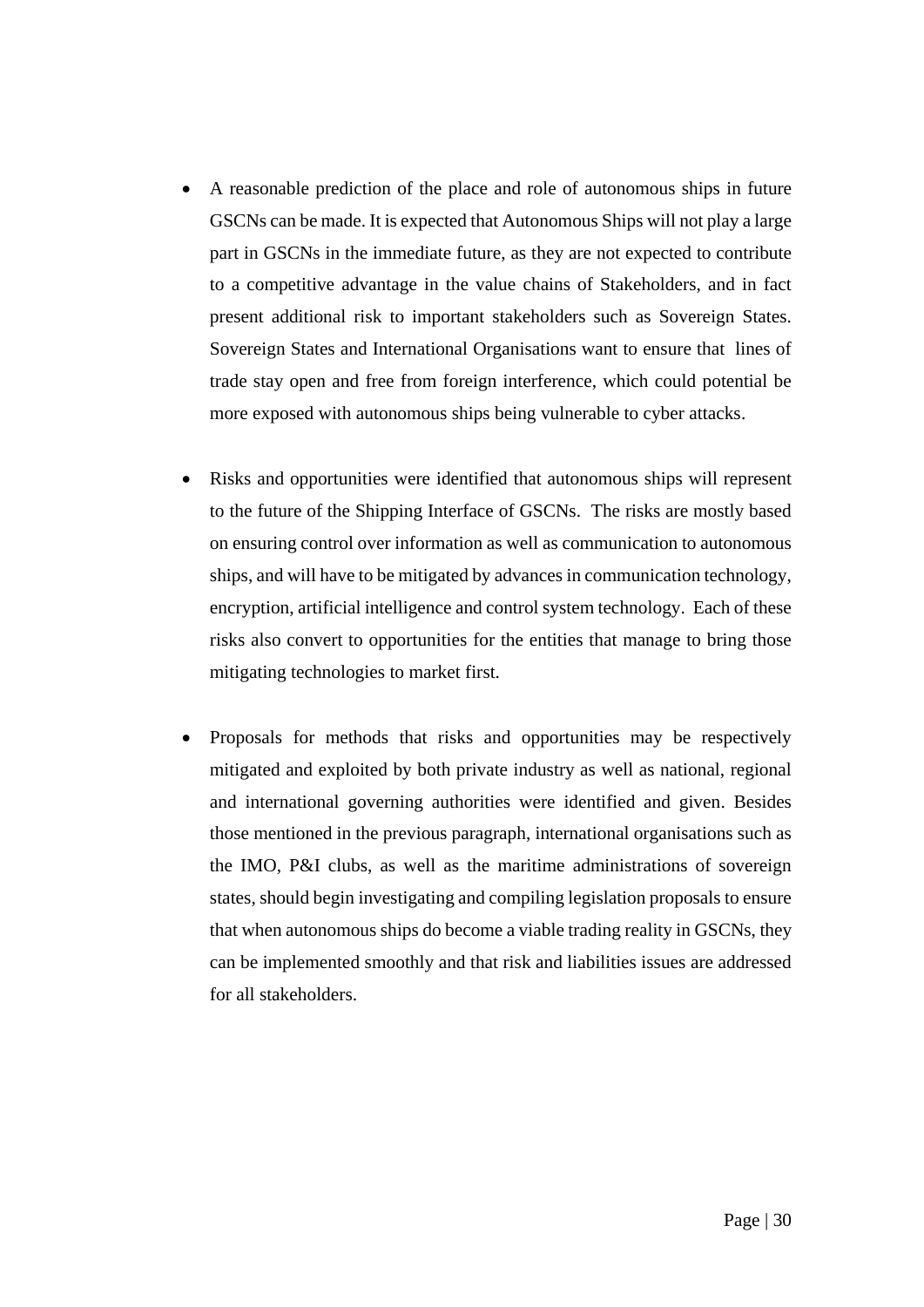### <span id="page-39-0"></span>**4.2. Study Limitations**

The scope of the research was limited to the following:

- The research was conducted primarily from a Supply Chain point of view.
- The research only focussed on containerised cargo transport.
- The scope of the research covered only Autonomous Ships applief in the containerised shipping industry.
- The research was conducted qualitatively using theory from literature.
- Only the Autonomous Ship impact perspective of trade and economics under the sub headings of value chain, security, risk and regulation were considered. There are numerous other perspectives that must also be identified and investigated in to order to form a more comprehensive impact evaluation.

#### <span id="page-39-1"></span>**4.3. Recommendations for Future Work**

It is recommended that every entity that recognise themselves as stakeholders, such as those identified in this study, to do an in-depth analysis of the role they currently play in GSCNs, and to develop contingency strategies based upon changes in the economic – trade balance that autonomous ships could cause in GSCNs.

For future work there are number of recommendations. Primary sources of data should be gathered through a Delphic Study of structured questionnaires sent to, obtained and redistributed for comment to various expert stakeholders within the Shipping Industry (representing the current Shipping Interface), including private industry from various companies as well as National and International Regulatory Bodies. This will allow convergent opinions to be identified and conclusions to be drawn by future researchers, until such time as more quantifiable data is available.

A more in depth impact study is needed, per Key Performance Indicator of the various stakeholders. Other perspectives than those addressed in this paper must also be identified and investigated in to order to form a more comprehensive impact evaluation of Autonomous Ships.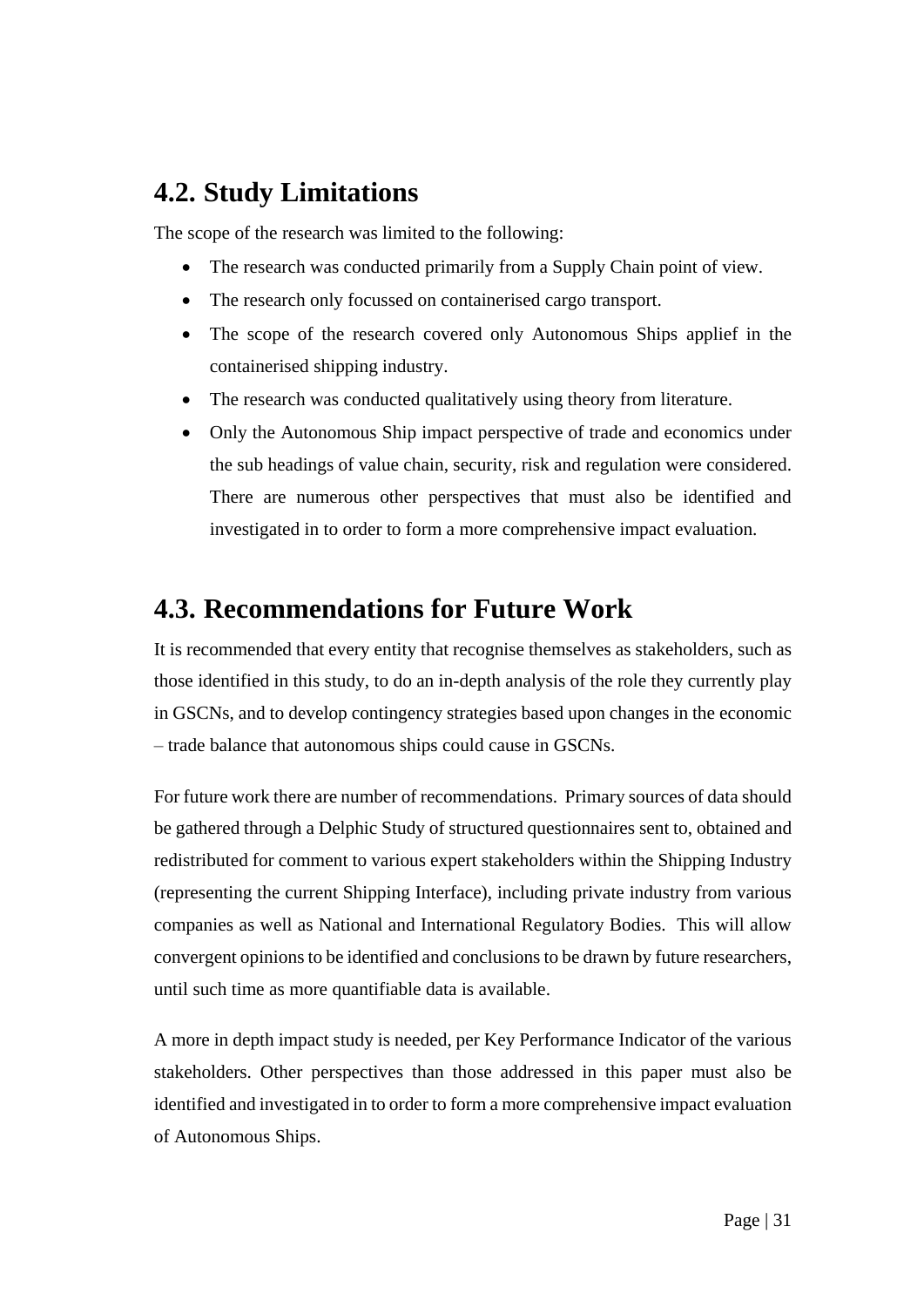Studies are also required from legislative points of view, especially to investigate liability implications.

Governance legislation for sovereign states as well as for international organisations such as the IMO must be developed and evolved as a matter of urgency to avoid the catch-up situation that the aviation industry is currently struggling with (with the various types, sizes and classes of autonomous aerial vehicles being introduced around the world).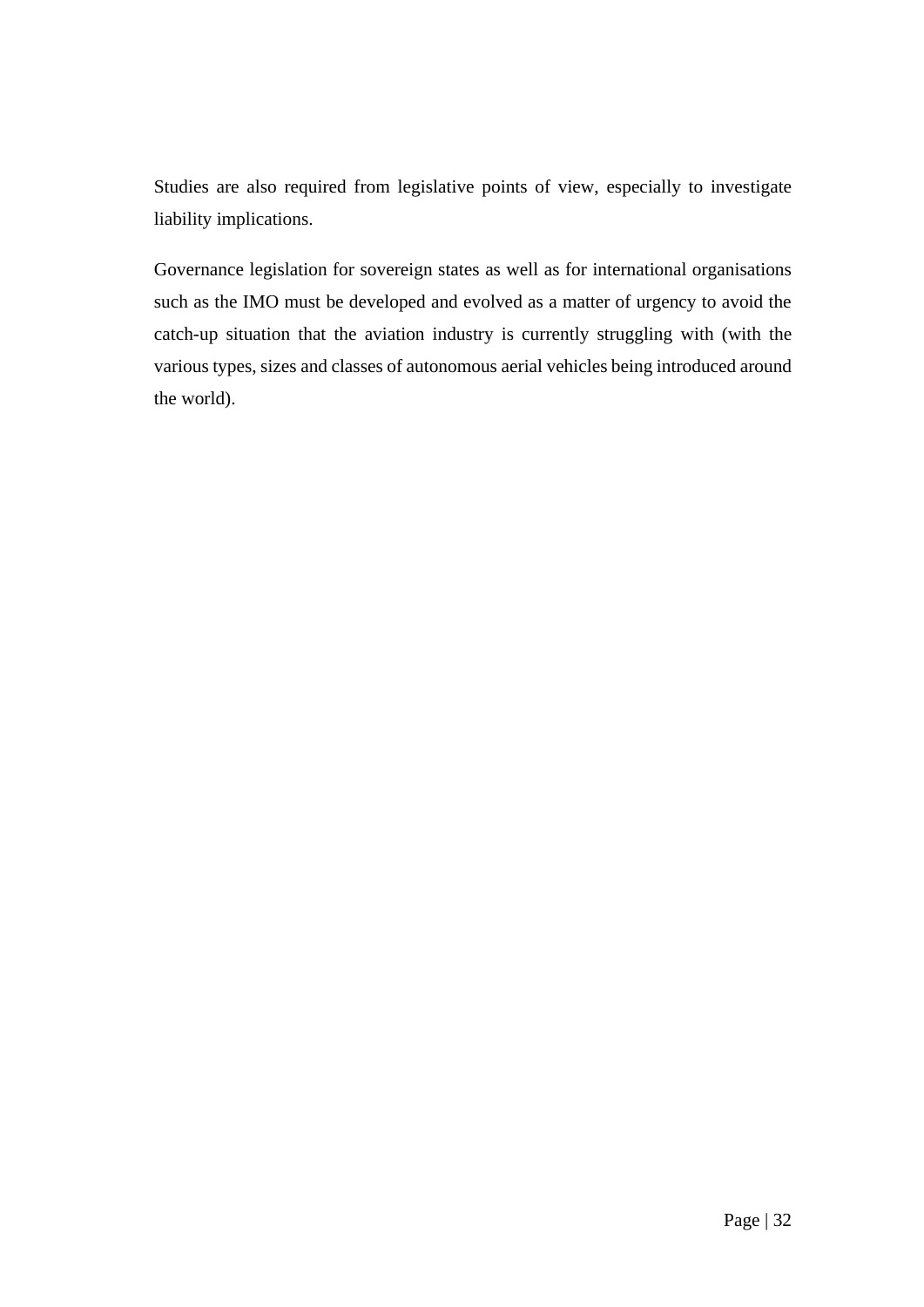# <span id="page-41-0"></span>**Chapter 5**

# <span id="page-41-1"></span>**References and Bibliography**

#### <span id="page-41-2"></span>**5.1. References**

- Annunziata, M. (2013). Welcome to the age of the industrial internet [Video file]. Retrieved from the settlement of the settlement of the settlement of the settlement of the settlement of the set http://www.ted.com/talks/marco\_annunziata\_welcome\_to\_the\_age\_of\_the\_ind ustrial\_internet?language=en&utm\_campaign=tedspread&utm\_medium=referr al&utm\_source=tedcomshare
- Adler, N. J. (n.d). *International dimensions of organizational behavior*. Cincinnati, Ohio : South-Western , 2002.
- Branch, A. E. (n.d). *Elements of shipping*. London : Chapman and Hall , 2007.
- Branch, A. E. (n.d). *Global supply chain management and international logistics*. New York : Routledge , 2009.
- Button, K., Vega, H. L., & Nijkamp, P. (2010). *A dictionary of transport analysis*. Cheltenham : Edward Elgar, c2010.
- Chayes, A., & Chayes, A. H. (n.d). *The new sovereignty : compliance with international regulatory agreements*. Cambridge, MA ; London : Harvard University Press , 1998.
- Dess, G. G., Lumpkin, G. T., Eisner, A. B., & McNamara, G. (2014). *Strategic management :creating competitive advantages*. New York : McGraw-Hill Education, c2014.
- Friedman, T. L. (2007). *The world is flat : a brief history of the twenty-first century*. New York, NY : Picador, 2007.
- George, R. (2013). *Ninety percent of everything : inside shipping, the invisible industry that puts clothes on your back, gas in your car, and food on your plate*. New York : Metropolitan Books ; Henry Holt and Co., c2013.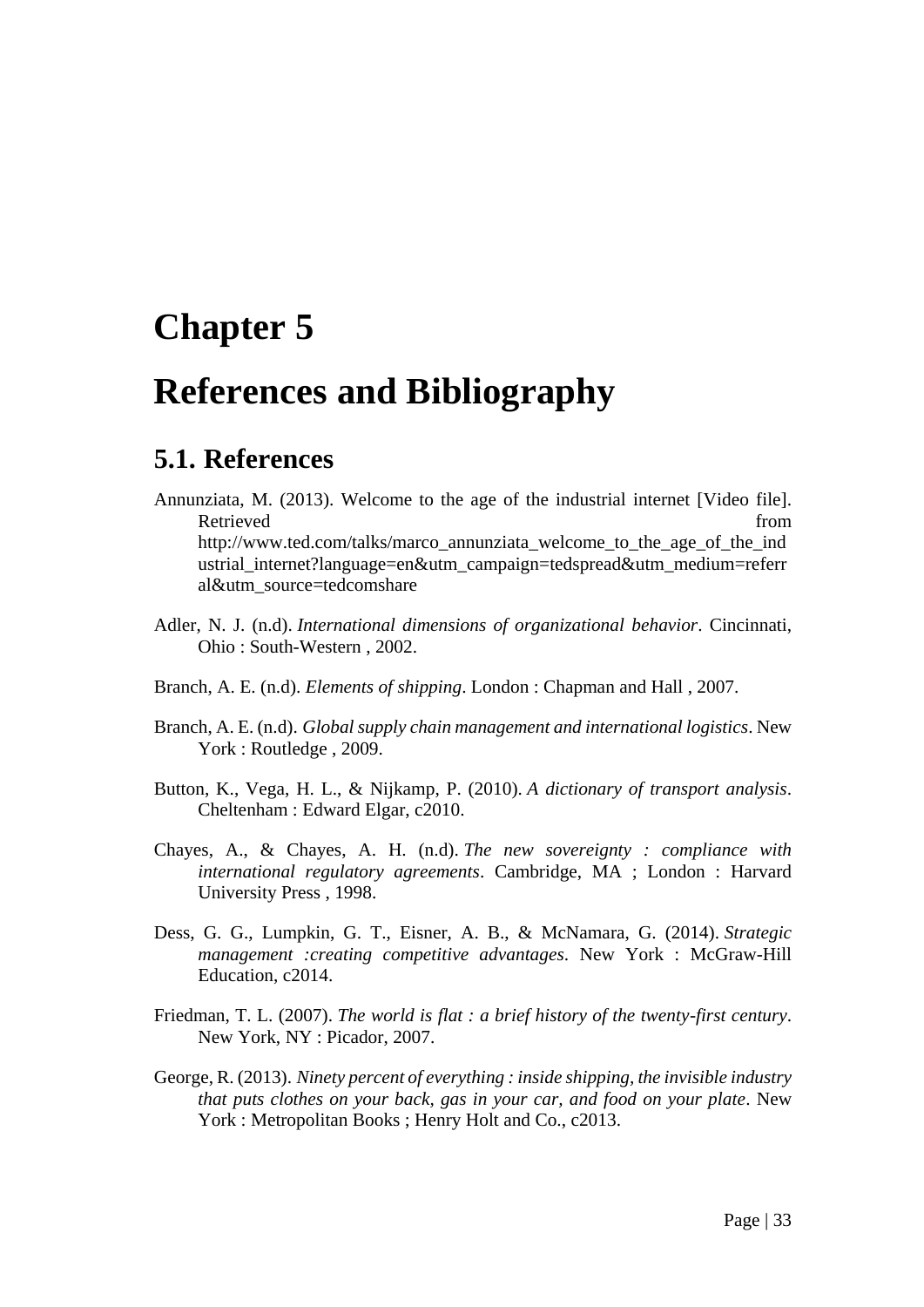- Henderson, R.M., & Clark, K.B. (1990). *Architectural innovation: the reconfiguration of existing product technologies and the failure of established firms.* Administrative Science Quarterly, Vol 36 pp9-30.
- Harrison, A., & van Hoek, R. (n.d). *Logistics management and strategy*. Harlow, Essex, UK : Pearson Education Ltd , 2005.
- Katselli Proukaki, E. (2010). *The problem of enforcement in international law : countermeasures, the non-injured state and the idea of international community*. London ; New York : Routledge, 2010.
- Kelley, K. (2016). How AI can bring on a second industrial revolution [Video file]. Retrieved from the set of the set of the set of the set of the set of the set of the set of the set of the set of the set of the set of the set of the set of the set of the set of the set of the set of the set of the set o https://www.ted.com/talks/kevin\_kelly\_how\_ai\_can\_bring\_on\_a\_second\_indus trial\_revolution?language=en&utm\_campaign=tedspread&utm\_medium=referr al&utm\_source=tedcomshare
- Koc, T., & Bozdag, E. (2017). Decision Support: Measuring the degree of novelty of innovation based on Porter's value chain approach. *European Journal of Operational Research*, *257*, 559–567. https://doi.org/10.1016/j.ejor.2016.07.049
- Kongsberg. (2018). Wilhelmsen and KONGSBERG establish world's first autonomous shipping company. Retrieved September 10, 2018, from https://www.kongsberg.com/en/kog/news/2018/april/wilhelmsen%20and%20k ongsberg%20establish%20worlds%20first%20autonomous%20shipping%20co mpany/
- Leiss, W. (n.d). *Under technology's thumb*. Montreal : McGill-Queen's University Press , 1990.
- Levinson, M. (n.d). *The box : how the shipping container made the world smaller and the world economy bigger*. Princeton, N.J. ; Oxford : Princeton University Press , 2006.
- Marr, B. (2018, May 21). How much data do we create every day? The Mind-blowing stats everyone should read. *Forbes Magazine.* Retrieved from https://www.forbes.com/sites/bernardmarr/2018/05/21/how-much-data-do-wecreate-every-day-the-mind-blowing-stats-everyone-shouldread/#4390c29e60ba
- Marquis, D.G. (1969). *The anatomy of successful innovations.* Innovation, November. Reprinted in Tushman, M.L., & Moore, W.L. (n.d) (1982). *Readings in the management of innovation.* Marshfield, MA.

Mullins, L. J. (2016). *Management and organisational behaviour*. Eleventh Edition.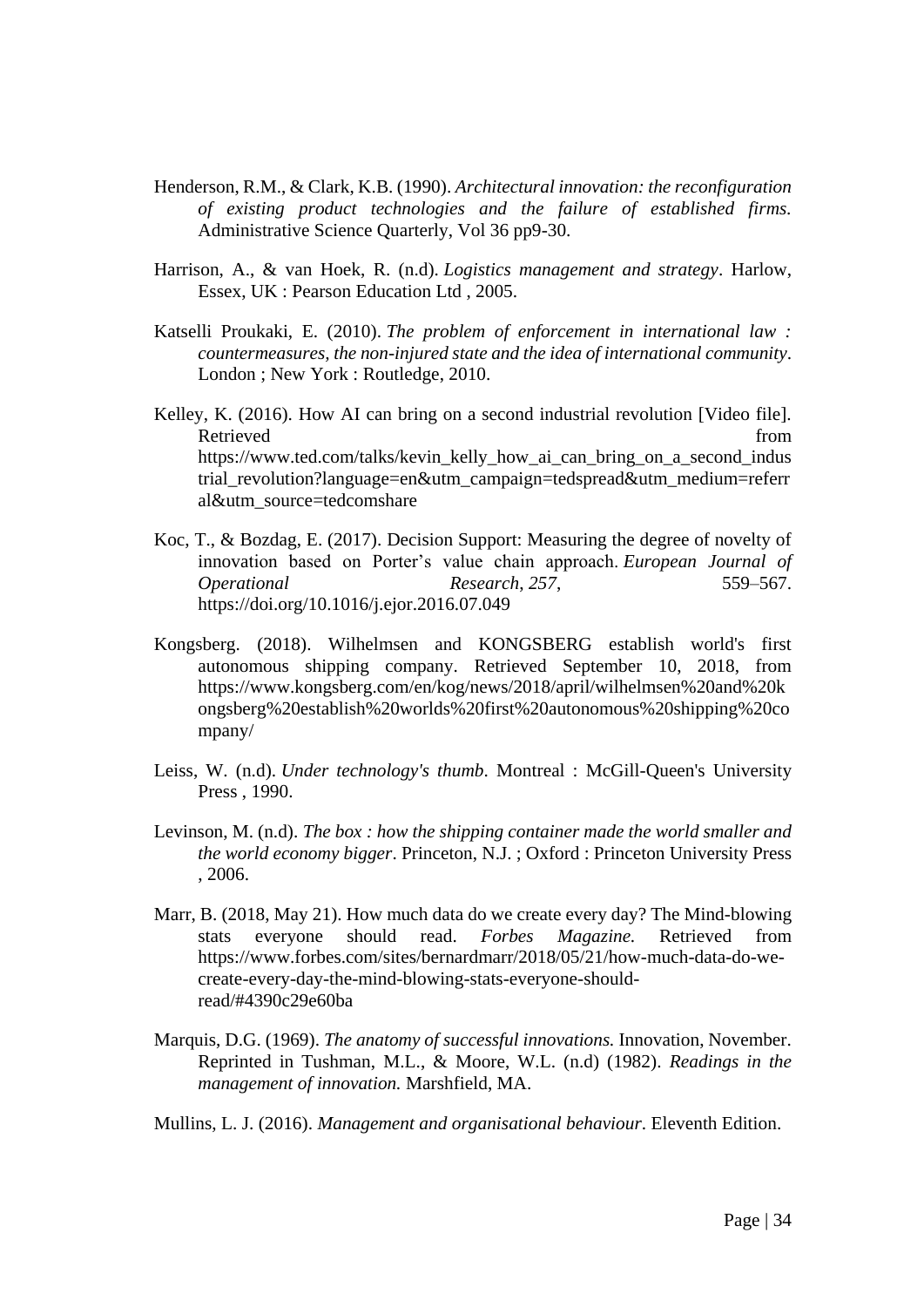- *OECD reviews of innovation policy : Sweden 2016*. (n.d). Paris : OECD Publishing, 2016.
- Pavlović, D., & Radoš, B. (2016). The Impact of Transport on International Trade Development, *Acta Economica Et Turistica*, *2*(1), 13-28. doi: https://doi.org/10.1515/aet-2016-0002
- Parmenter, D. (2010). *Key performance indicators : developing, implementing, and using winning KPIs*. Hoboken, N.J. : John Wiley & Sons, 2010.
- Porter, M.E. (1985). *Competitive advantage: creating and sustaining superior performance.* The Free Press.
- Rice, J. F. (2010). Adaptation of Porter's five forces model to risk management. *Defense A R Journal*, (3), 375. Retrieved from http://search.ebscohost.com/login.aspx?direct=true&AuthType=sso&db=edsga o&AN=edsgcl.233406983&site=eds-live&scope=site&custid=ns056238
- Simchi-Levi, D., Kaminsky, P., & Simchi-Levi, E. (n.d). *Managing the supply chain : the definitive guide for the business professional*. New York ; London : McGraw-Hill , 2003.
- Song, D., & Panayides, P. M. (2015). *Maritime logistics : a guide to contemporary shipping and port management*. Second edition.
- Stopford, M. (n.d). *Maritime economics*. London ; New York : Routledge , 2009.
- Tzu, S., & Cleary, T. F. (n.d). *The art of war*. Boston, Mass. ; London : Shambhala , 2005.
- United Nations Conference on Trade and Development. (2017). *Review of Maritime Transport 2017*. New York: United Nations Publications.
- Wijnolst, N., Wergeland, T., & Levander, K. (2009). *Shipping innovation*. Amsterdam : IOS Press, c2009.
- *World Trade Organization annual report*. (n.d). Geneva : WTO Publications , 2015.

#### <span id="page-43-0"></span>**5.2. Bibliography**

- Blunt, M. (2017). Highway to a headache: Is Tort-based Automotive Insurance on a Collision Course with Autonomous Vehicles?. *Willamette Law Review*, *53*(2), 107-135.
- Brady, S. R. (2015). Utilizing and Adapting the Delphi Method for Use in Qualitative Research. *International Journal Of Qualitative Methods*, *14*(5), 1-6. doi:10.1177/1609406915621381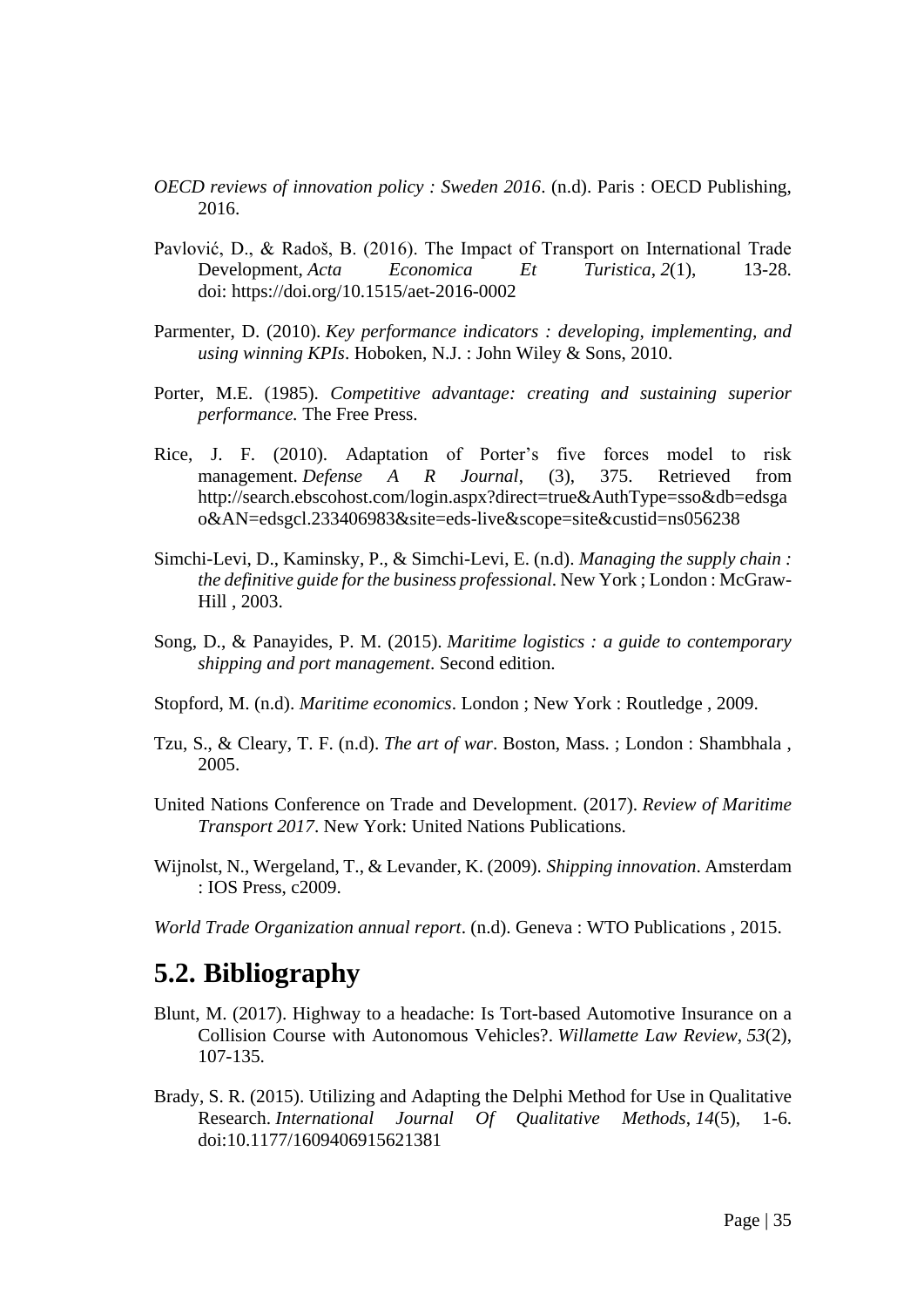- Chen, C., Zhang, J., & Guo, R. (2016). Decision Support: The D-Day, V-Day, and bleak days of a disruptive technology: A new model for ex-ante evaluation of the timing of technology disruption. *European Journal Of Operational Research*, *251*562-574. doi:10.1016/j.ejor.2015.11.023
- Creswell, J. W. (n.d). *Research design : qualitative, quantitative and mixed methods approaches*. Thousand Oaks, CA ; London : Sage Publications , 2003.
- Gattorna, J. (2016). *Gower Handbook of Supply Chain Management*. Milton Park, Abingdon, Oxon: Routledge.
- Gibaldi, J. (2009). *MLA handbook for writers of research papers*. New York : Modern Language Association of America, 2009.
- Hart, C. (n.d). *Doing a literature review : releasing the social science research imagination*. Thousand Oaks, Cal ; London : Sage Publications Inc. , 2006.
- Jenks, C. (2017). THE GATHERING SWARM: THE PATH TO INCREASINGLY AUTONOMOUS WEAPONS SYSTEMS. *Jurimetrics: The Journal Of Law, Science & Technology*, *57*(3), 341-359.
- Kaal, W. A., & Vermeulen, E. M. (2017). HOW TO REGULATE DISRUPTIVE INNOVATION -- FROM FACTS TO DATA. *Jurimetrics: The Journal Of Law, Science & Technology*, *57*(2), 170-190.
- Katyal, N. (2013). Disruptive Technologies and the Law [comments]. *Georgetown Law Journal*, (6), 1685.
- Legal Aspects of Autonomous Vehicles an Overview. (2017). *Proceedings of the 2017 21st International Conference on Process Control (PC), Štrbské Pleso, Slovakia, June 6 – 9*, 428. doi:10.1109/PC.2017.7976252
- Lui, A. K., Ngai, E. W., & Lo, C. K. (2016). Disruptive information technology innovations and the cost of equity capital: The moderating effect of CEO incentives and institutional pressures. *Information & Management*, *53*(Information Technology and Innovation: Drivers, Challenges and Impacts), 345-354. doi:10.1016/j.im.2015.09.009
- Mahdavi Tabatabaei, N., Dascalescu, L., & Bizon, N. (2014). *Autonomous Vehicles : Intelligent Transport Systems and Smart Technologies*. Hauppauge, New York: Nova Science Publishers, Inc.
- Moorthy, A., De Kleine, R., Keoleian, G., Good, J., & Lewis, G. (2017). Shared Autonomous Vehicles as a Sustainable Solution to the Last Mile Problem: A Case Study of Ann Arbor-Detroit Area. *SAE International Journal Of Passenger Cars: Electronic & Electrical Systems*, *10*(2), 54-62. doi:10.4271/2017-01-1276